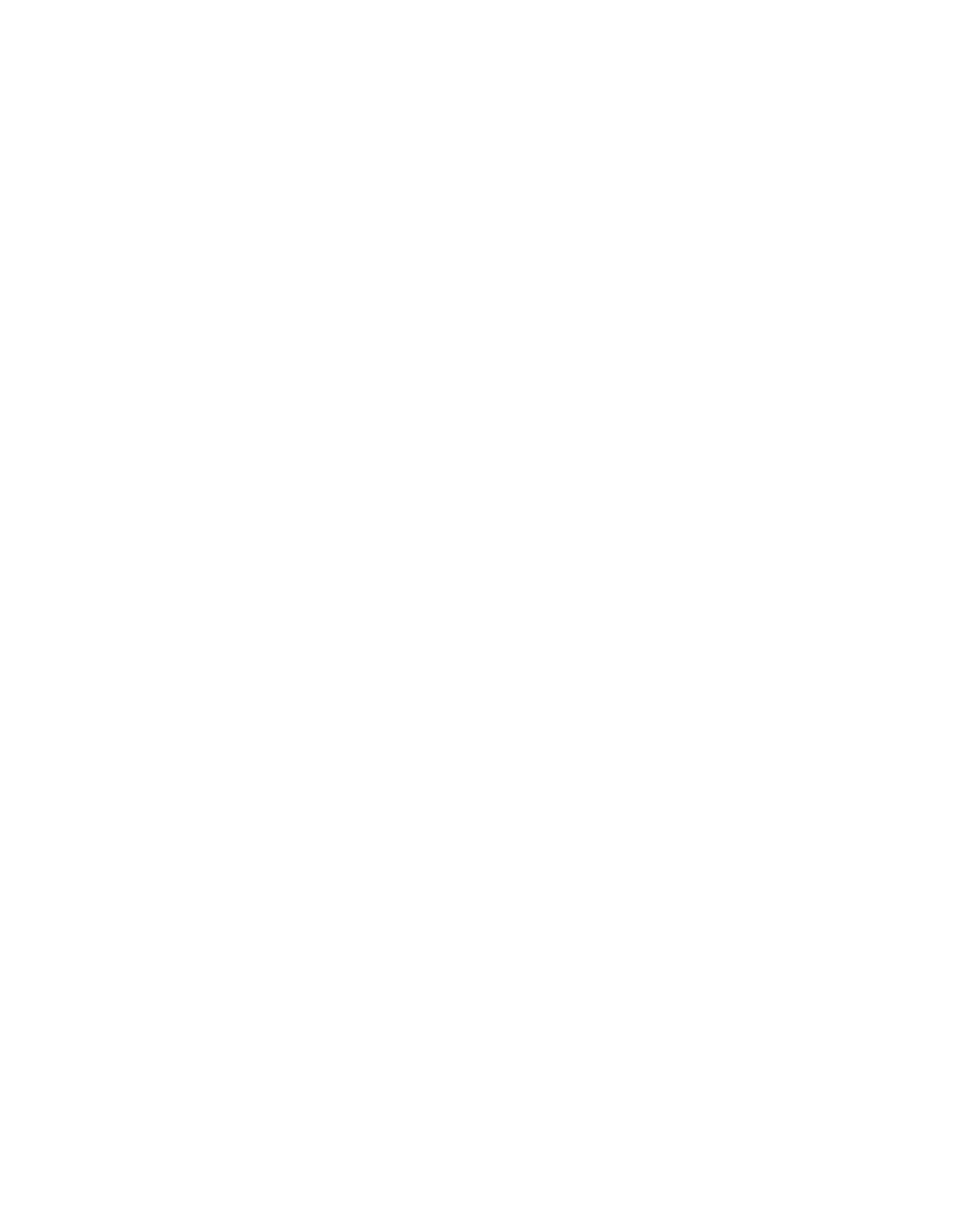#### **BURKE, Justice.**

[¶1] Randall Schreibvogel was convicted of two counts of first degree sexual assault, in violation of Wyo. Stat. Ann.  $\S 6$ -2-302,<sup>1</sup> and one count of robbery, in violation of Wyo. Stat. Ann. § 6-2-401 (LexisNexis 2007).<sup>2</sup> He challenges his convictions on several grounds. He contends that he was denied his right to a fair trial because of erroneous evidentiary rulings, prosecutorial misconduct, and ineffective assistance of defense counsel. We affirm.

#### *ISSUES*

[¶2] Mr. Schreibvogel presents six issues:

- 1. Did the district court abuse its discretion in quashing the subpoena duces tecum at the request of the prosecutor?
- 2. Did the trial court commit plain error when it allowed into evidence victim impact testimony?
- 3. Did the cumulative effect of numerous instances of inadmissible hearsay deny Appellant his right to a fair trial?

<sup>1</sup> Wyo. Stat. Ann. § 6-2-302(a)(i) & (iii) state:

(a) Any actor who inflicts sexual intrusion on a victim commits a sexual assault in the first degree if:

> (i) The actor causes submission of the victim through the actual application, reasonably calculated to cause submission of the victim, of physical force or forcible confinement;

…

(iii) The victim is physically helpless, and the actor knows or reasonably should know that the victim is physically helpless and that the victim has not consented.

<sup>2</sup> Wyo. Stat. Ann. § 6-2-401(a)(i) states:

(a) A person is guilty of robbery if in the course of committing a crime defined by W.S. 6-3-402 he:

(i) Inflicts bodily injury upon another.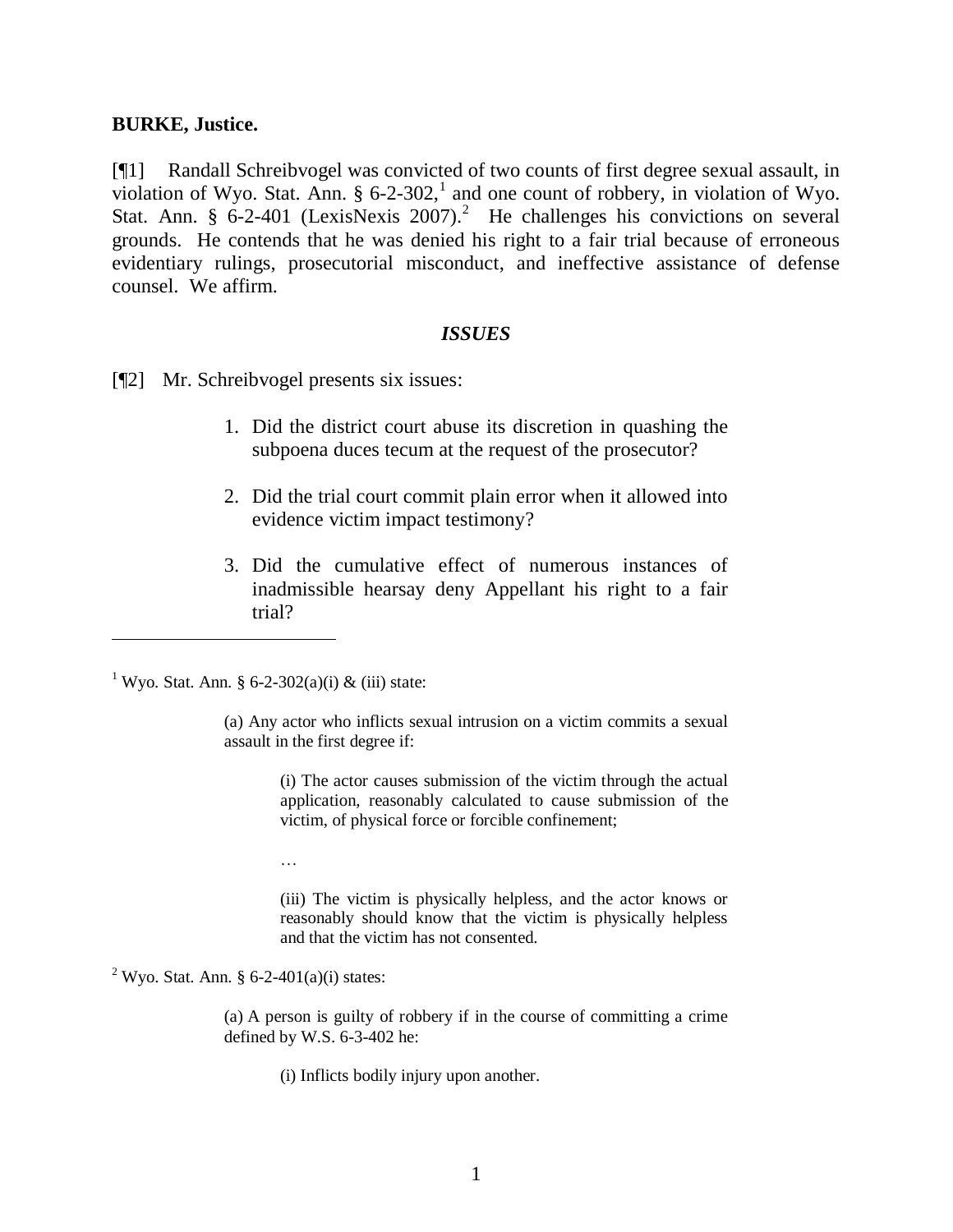- 4. Did the district court err when it allowed in 404(b) evidence after the Appellant had made the proper demand for notice, and the State had failed to provide any notice?
- 5. Did the prosecutor commit misconduct when he crossexamined the Appellant as to whether other witnesses were lying or mistaken; and did he commit misconduct when he requested that the jury consider the number of witnesses who testified on behalf of D.C. and her character, compared to the lack of witnesses that the defense presented on Appellant?
- 6. Did trial counsel provide ineffective assistance of counsel, by his failure to object to inadmissible evidence, and failure to adequately advance his theory of the case?

The State phrases the issues as follows:

- 1. Did the district court abuse its discretion when it granted the State's motion to quash the subpoena for the victim's financial records?
- 2. Was the victim impact testimony and argument admitted during Appellant's trial relevant and was he prejudiced?
- 3. Was the challenged testimony inadmissible hearsay which denied Appellant his right to a fair trial?
- 4. Did the district court abuse its discretion when it allowed the admission of alleged uncharged misconduct testimony?
- 5. Did prosecutorial misconduct occur and was Appellant prejudiced?
- 6. Was trial counsel ineffective and was Appellant prejudiced?

## *FACTS*

[¶3] D.C., the victim in this case, lived in Rawlins and owned a hair salon in Saratoga.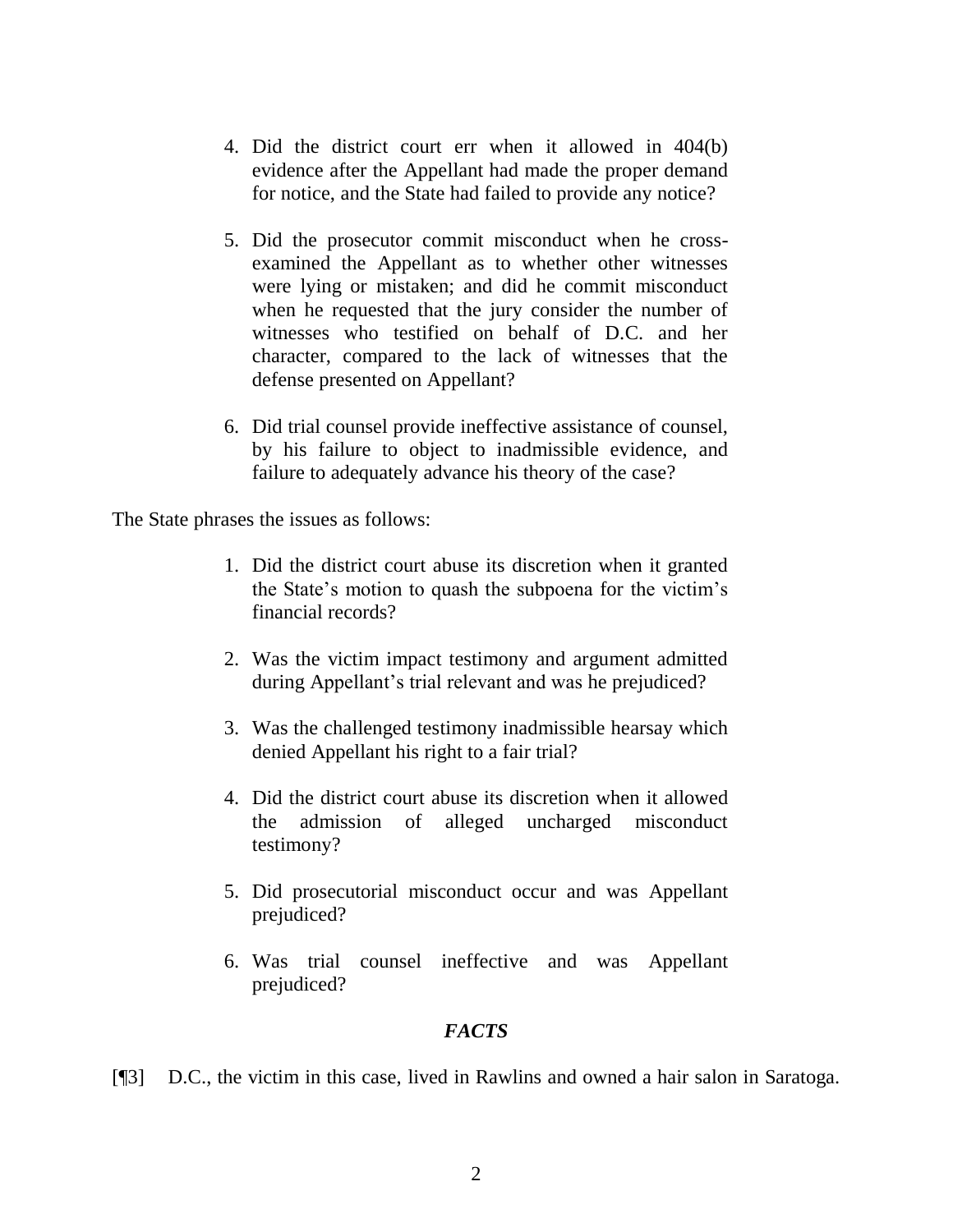On October 31, 2007, she attended a Halloween party in Saratoga. The restaurant hosting the Halloween party was located next door to her salon. D.C. planned to spend the night in Saratoga at her salon.

[¶4] Mr. Schreibvogel was in the area on a fishing trip. He also went to the party. D.C. had met Mr. Schreibvogel briefly at a restaurant during lunch that day and noticed him sitting next to her at the bar. They talked intermittently during the party. On several occasions, Mr. Schreibvogel suggested that he and D.C. leave the party. He offered to help her clean the salon. She refused the offer each time.

[¶5] At some point during the party, D.C. left her drink at the bar and went to the dance floor. When she returned, she took a sip of the drink and soon felt "strange" and "groggy." She informed the bartender that something was wrong and left the party. When she arrived at her salon, D.C. testified that she remembered reaching down to retrieve a key she had placed in her shoe for safekeeping and then waking up on the ground outside of her salon. She testified that she could not remember if she fell or if she was struck. Several witnesses testified that D.C. told them a few days after the incident that she had been hit. An emergency room doctor testified that D.C. had facial injuries that were likely caused by a punch.

[¶6] When D.C. regained consciousness she discovered that she was bleeding. She remembered hearing something, but was not sure what it was. She then entered her salon and lost consciousness again. She regained consciousness twice before morning. When she awoke the first time, Mr. Schreibvogel was engaged in oral sex with her. On the second occasion, Mr. Schreibvogel was engaged in sexual intercourse with her. The next morning she awoke to discover that Mr. Schreibvogel had left, and that the money in her tip jar was missing. She reported the incident to the hospital, her husband, and law enforcement officials two days after it occurred.

[¶7] Mr. Schreibvogel's version of the events differed substantially. He maintained that D.C. invited him back to her salon. He testified that he witnessed her fall and hit her face on the ground. When she got up, he claimed that he asked her if she was okay and they entered the salon. Mr. Schreibvogel conceded that he and D.C. had sexual relations, but claimed it was consensual. He maintained that he never saw money or a tip jar in the salon.

[¶8] A jury found Mr. Schreibvogel guilty of two counts of first degree sexual assault and one count of robbery. The district court imposed a prison sentence of fifteen to thirty years on each count of sexual assault and five to ten years on the robbery count. The sentences were ordered to be served concurrently. Mr. Schreibvogel filed a timely appeal.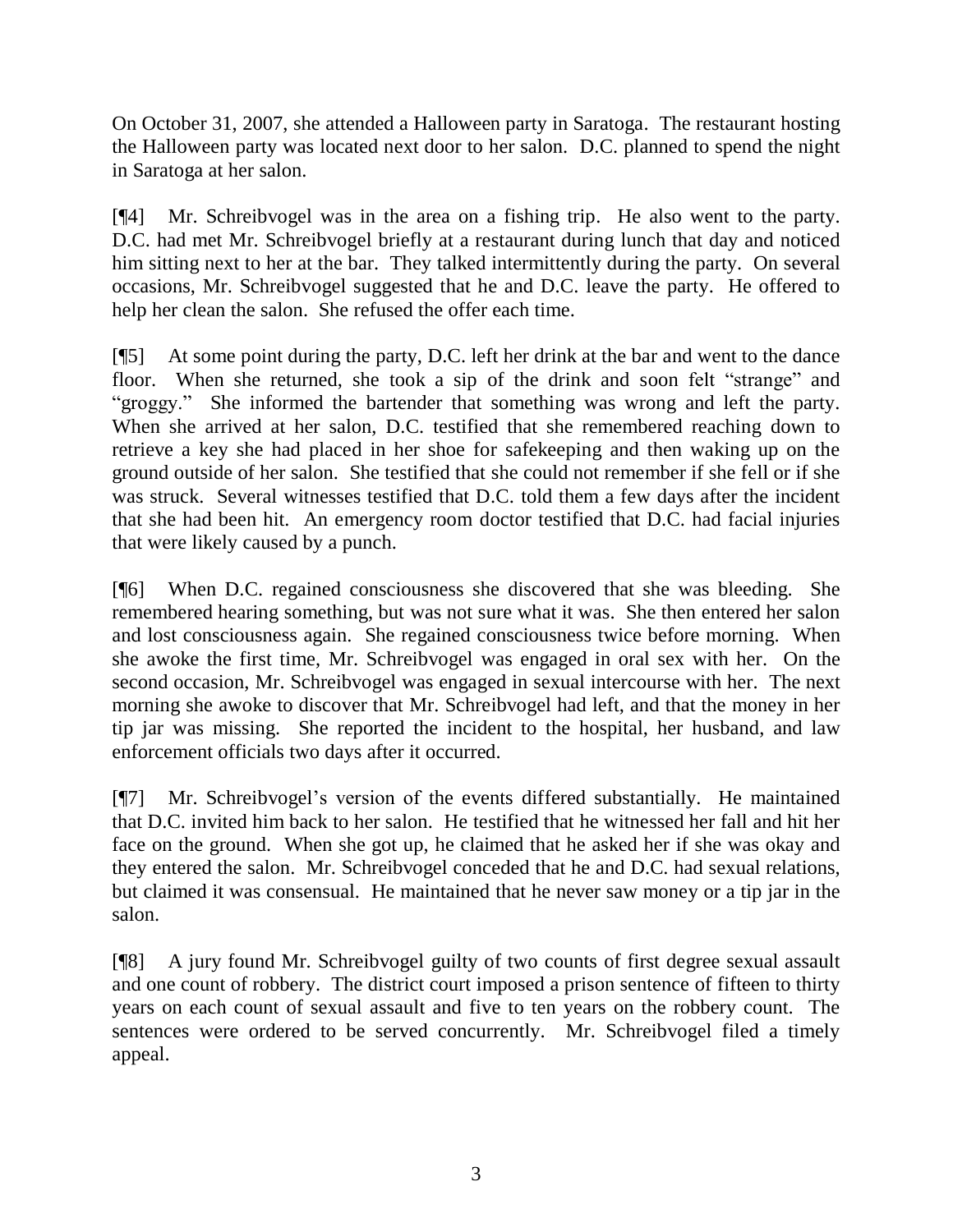### *DISCUSSION*

#### *Motion to Quash*

 $\overline{a}$ 

[¶9] Prior to trial, Mr. Schreibvogel served a subpoena duces tecum on  $D.C.^3$  The subpoena required pretrial production of D.C.'s personal financial and bank records, including tax returns, for the past five years. At D.C.'s request, the State moved to quash the subpoena. After a hearing, the district court granted the motion pursuant to W.R.Cr.P. 17(d) finding that compliance with the subpoena would be oppressive and burdensome to D.C.<sup>4</sup> Mr. Schreibvogel claims that the State did not have standing to bring the motion, and the district court abused its discretion in granting the motion.

[¶10] Whether standing exists is a legal issue. *Northfork Citizens for Responsible Development v. Park County Bd. of County Commissioners*, 2008 WY 88 , ¶ 6, 189 P.3d 260, 262 (Wyo. 2008). This Court reviews legal issues *de novo*. *Johnson v. State*, 2009 WY 104, ¶ 12, 214 P.3d 983, 986 (Wyo. 2009); *Reiter v. State*, 2001 WY 116, ¶ 7, 36 P.3d 586, 589 (Wyo. 2001). For a party to have standing, he "must demonstrate the manner in which his own rights are adversely affected in light of the circumstances before the court." *Gooden v. State*, 711 P.2d 405, 408 (Wyo. 1985), quoting *Armijo v. State*, 678 P.2d 864, 868 (Wyo. 1984).

[¶11] Mr. Schreibvogel asserts that the State did not have standing to challenge the subpoena duces tecum. The State maintains that it had standing to challenge the subpoena because it had a legitimate interest in protecting its witness, the victim, from harassment and "preventing unfounded and potentially time-wasting incursions during trial into an irrelevant and superfluous side issue." We agree with the State for reasons succinctly stated by the Connecticut Supreme Court:

 $3$  Mr. Schreibvogel also served a subpoena duces tecum on D.C.'s business. She produced the documents requested in that subpoena.

 $4$  W.R.Cr.P. 17(d) governs subpoenas duces tecum:

A subpoena may also command the person to whom it is directed to produce the books, papers, documents or other objects designated therein. The court on motion made promptly may quash or modify the subpoena if compliance would be unreasonable or oppressive. The court may direct that books, papers, documents or other objects designated in the subpoena be produced before the court at a time prior to the trial or prior to the time when they are to be offered in evidence and may upon their production permit the books, papers, documents, objects, and portions thereof, to be inspected by the parties and their attorneys.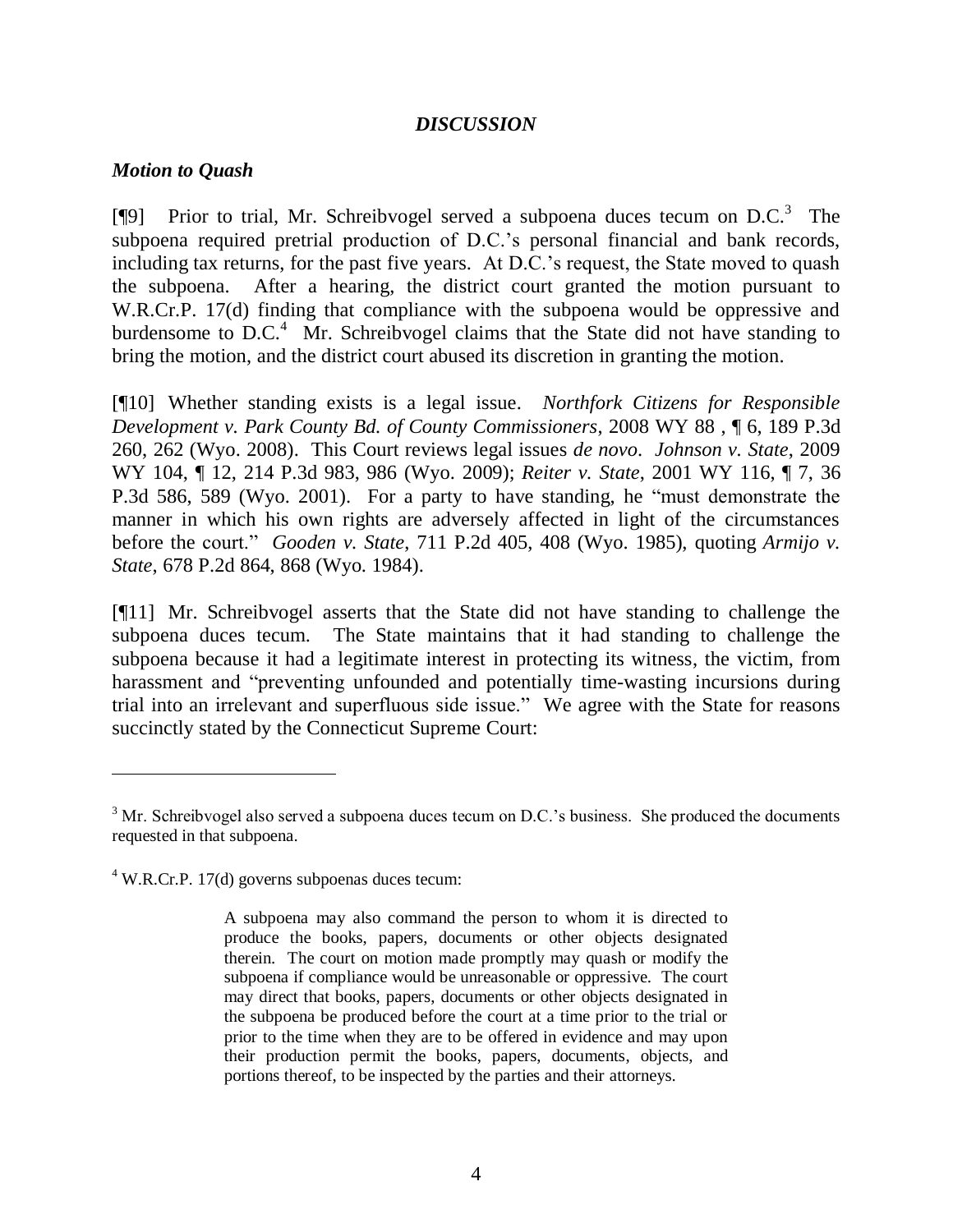We conclude that the state had standing to move to quash the defendant's subpoena. "A party has standing to move to quash a subpoena addressed to another if the subpoena infringes upon the movant's legitimate interests." *United States v. Raineri*, 670 F.2d 702, 712 (7th Cir. [1982]), cert. denied, 459 U.S. 1035, 103 S.Ct. 446, 74 L.Ed.2d 601 (1982). It is inarguable that the state had a legitimate interest in challenging the subpoena duces tecum that had been issued to Smith [the defendant's supervisor]. The subpoena, which was served by the defendant on a key state witness during the pendency of the trial, sought numerous documents and materials. "The prosecution's standing rested upon its interest in preventing undue lengthening of the trial [and] undue harassment of its witness . . . . " *Id*.

The defendant claims that the town of Westport has its own legal department and could have filed a motion to quash the subpoena on Smith's behalf. This argument, however, misses the point: the interest that the state legitimately sought to protect in seeking to quash the subpoena belonged to the state, not the town. Moreover, many state's witnesses are persons who cannot be expected to hire lawyers and incur the expense associated with challenging a subpoena issued by an accused. Thus, the trial court properly concluded that the state had standing to challenge the subpoena that the defendant served on Smith.

*State v. Decaro*, 745 A.2d 800, 816 (Conn. 2000). *See also Raineri*, 670 F.2d at 712; *United States v. Segal*, 276 F.Supp.2d 896, 900 (N.D. Ill. 2003).

[¶12] Mr. Schreibvogel also challenges the district court's ruling on the motion. We review rulings on pretrial motions, such as a motion to quash, for an abuse of discretion. *Wolfe v. State*, 998 P.2d 385, 387 (Wyo. 2000). This standard of review requires this Court to examine "the reasonableness of the trial court's choice," in ruling on the matter. *Gould v. State*, 2006 WY 157, ¶ 8, 151 P.3d 261, 264 (Wyo. 2006).

[¶13] The district court "may quash or modify the subpoena if compliance would be unreasonable or oppressive." W.R.Cr.P.  $17(d)$ . The subpoena served upon D.C. requested that she produce "all financial records including tax return[s] for the past five  $(5)$  years and bank records for the past five  $(5)$  years in her possession or control." These items were to be produced pretrial. After a hearing, the district court granted the State's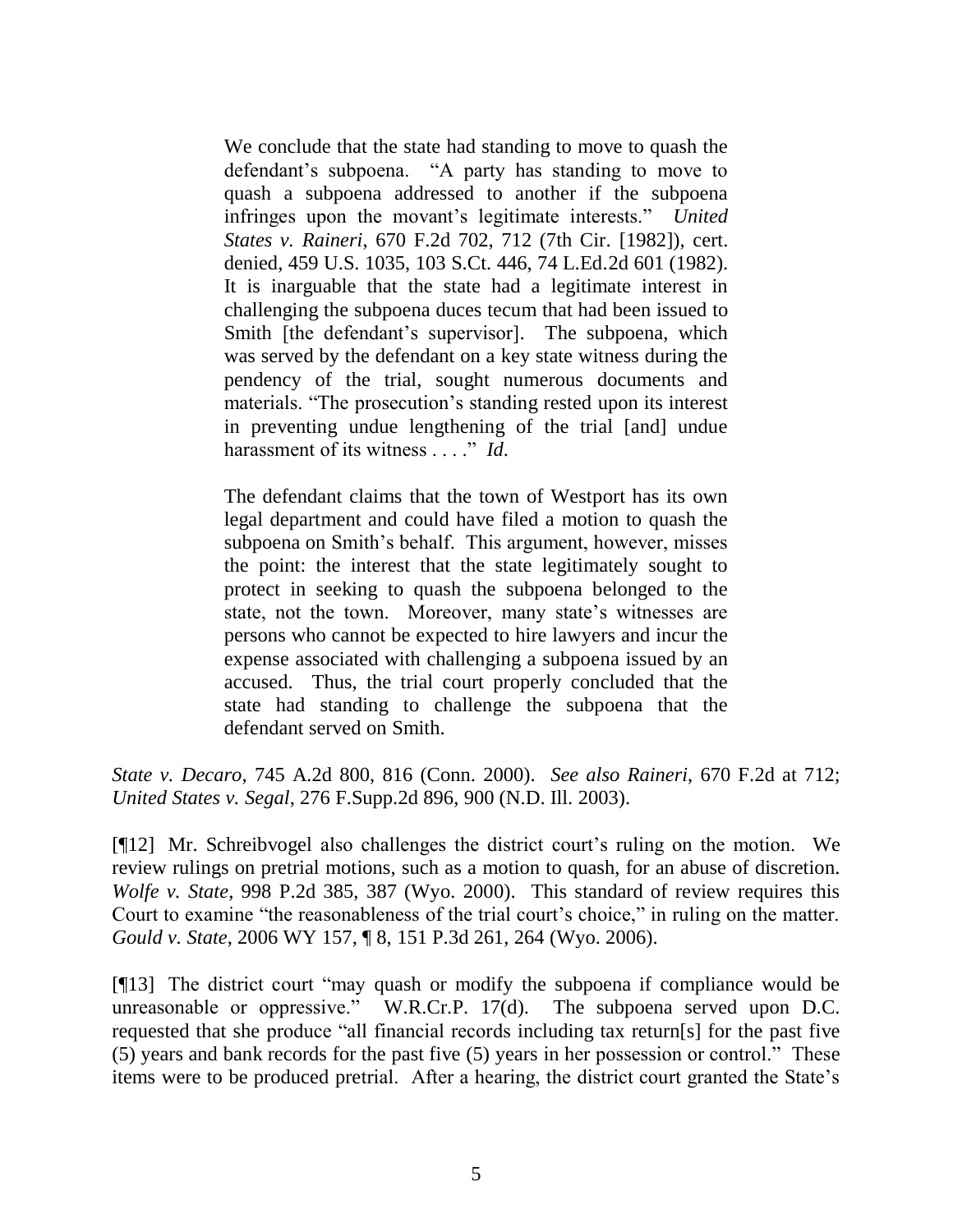motion to quash stating:

 $\overline{a}$ 

The Court finds [Mr. Schreibvogel's] subpoena duces tecum unreasonable and oppressive. [Mr. Schreibvogel's] subpoena requests records for a lengthy period of time and any time period outside of that immediately surrounding the date of the alleged criminal act is irrelevant to the issues in question. Further, retrieving accurate financial records for such a time period overly burdens the alleged victim and the monetary cost would be incurred unnecessarily.

The record supports the findings of the district court and we are unable to find any abuse of discretion in quashing the subpoena.

[¶14] In asserting that the district court abused its discretion in quashing the subpoena, Mr. Schreibvogel relies upon the decision of the United States Supreme Court in *United States v. Nixon*, 418 U.S. 683, 699, 94 S.Ct. 3090, 3103, 41 L.Ed.2d 1039 (1974). His reliance is misplaced. *Nixon* supports the decision reached by the district court.

[¶15] In *Nixon*, the government pursued the prosecution of presidential campaign officials and former government officials for conspiracy to defraud the United States and to obstruct justice. In doing so, the special prosecutor issued a third-party subpoena duces tecum to the President seeking pretrial production of documents and recordings relating to conversations with advisors and aides.<sup>5</sup> The President filed a motion to quash the subpoena. The motion was denied and the President appealed. The United States Supreme Court granted certiorari and affirmed the trial court's denial of the motion to quash. The Supreme Court stated:

> A subpoena for documents may be quashed if their production would be "unreasonable or oppressive," but not otherwise. The leading case in this Court interpreting this standard is *Bowman Dairy Co. v. United States*, 341 U.S. 214, 71 S.Ct. 675, 95 L.Ed. 879 (1951). This case recognized certain fundamental characteristics of the subpoena duces tecum in criminal cases: (1) it was not intended to provide a means of discovery for criminal cases, *id*., at 220, 71 S.Ct. [679]; (2) its chief innovation was to expedite the trial by providing a time and place before trial for the inspection of

 $5$  The subpoena duces tecum was issued pursuant to Fed. R. Crim. P. 17(c). W.R.Cr.P. 17(d) was based on the federal rule and contains the same relevant language.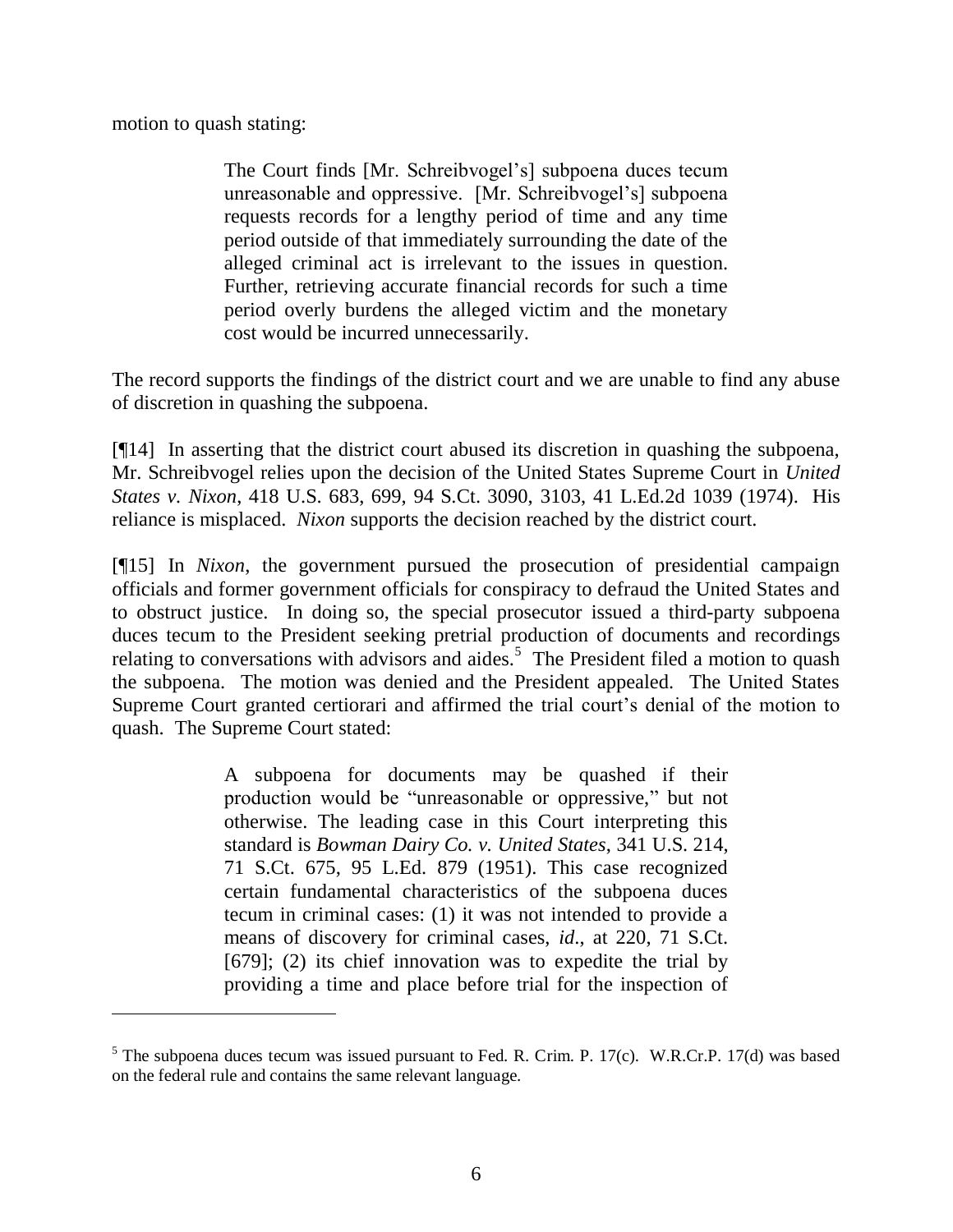subpoenaed materials, *ibid*. As both parties agree, cases decided in the wake of *Bowman* have generally followed Judge Weinfeld's formulation in *United States v. Iozia*, 13 F.R.D. 335, 338 (S.D.N.Y. 1952), as to the required showing. Under this test, in order to require production prior to trial, the moving party must show: (1) that the documents are evidentiary and relevant; (2) that they are not otherwise procurable reasonably in advance of trial by exercise of due diligence; (3) that the party cannot properly prepare for trial without such production and inspection in advance of trial and that the failure to obtain such inspection may tend unreasonably to delay the trial; and (4) that the application is made in good faith and is not intended as a general "fishing" expedition."

*Nixon*, 418 U.S. at 698-700, 94 S.Ct. at 3103 (footnotes and emphasis omitted). The Court went on to state that, "[a]gainst this background" the party seeking enforcement of a subpoena, in order to carry his or her burden, had to clear the three hurdles of relevancy, admissibility, and specificity. *Id.* at 700, 94 S.Ct. at 3103.

[¶16] In sum, the Court noted:

In a case such as this, however, where a subpoena is directed to a President of the United States, appellate review, in deference to a coordinate branch of Government, should be particularly meticulous to ensure that the standards of Rule 17(c) have been correctly applied. *United States v. Burr*, 25 F.Cas. pp. 30, 34 (No. 14,692d) (CC Va. 1807). From our examination of the materials submitted by the Special Prosecutor to the District Court in support of his motion for the subpoena, we are persuaded that the District Court's denial of the President's motion to quash the subpoena was consistent with Rule 17(c). We also conclude that the Special Prosecutor has made a sufficient showing to justify a subpoena for production before trial. The subpoenaed materials are not available from any other source, and their examination and processing should not await trial in the circumstances shown. *Bowman Dairy Co. v. United States*, 341 U.S. 214, 71 S.Ct. 675, 95 L.Ed. 879 (1951); *United States v. Iozia*, 13 F.R.D. 335 (S.D.N.Y. 1952).

*Id*. at 702, 94 S.Ct. at 3104-05 (emphasis omitted).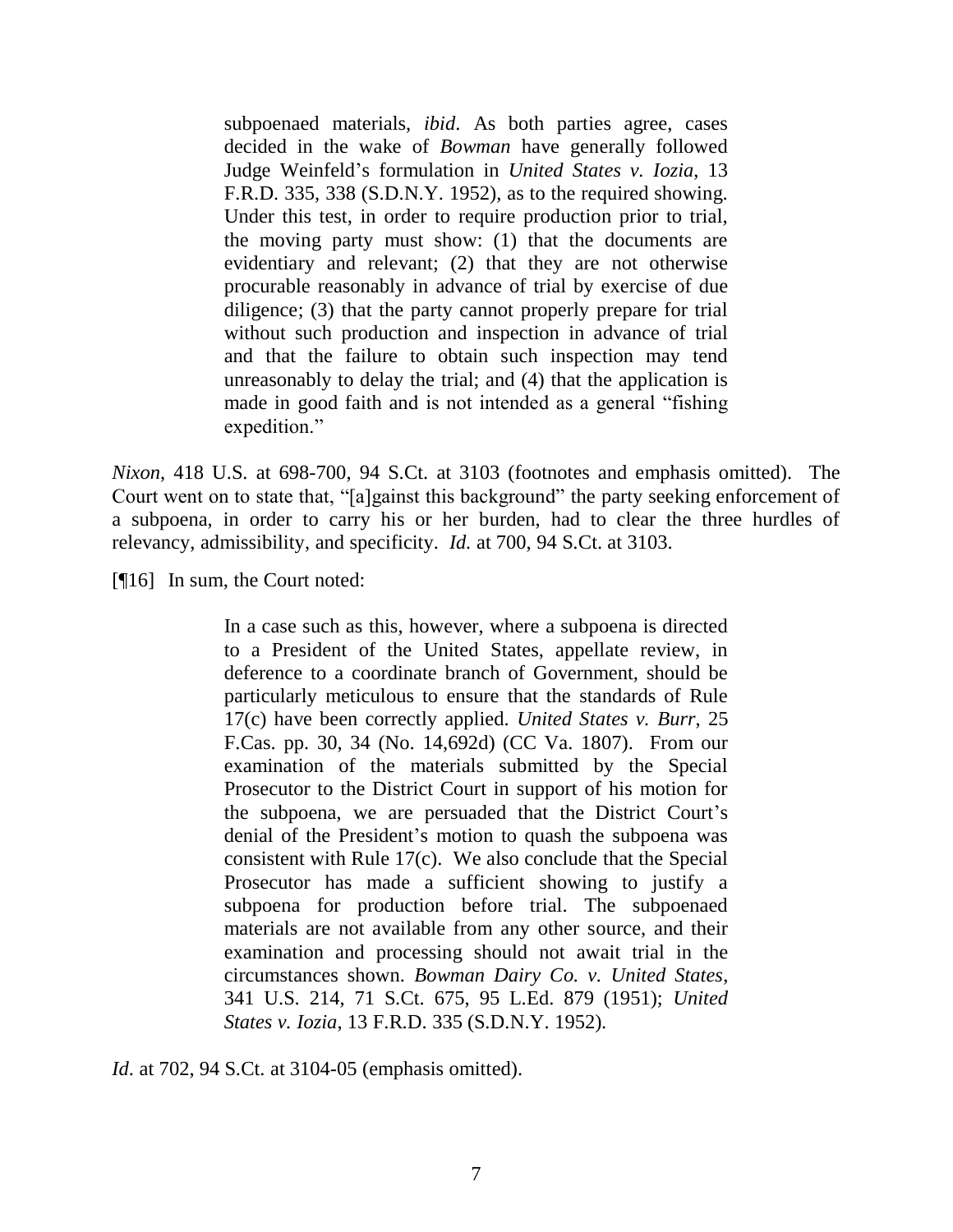[¶17] Mr. Schreibvogel made no attempt to comply with the requirements of the *Nixon* test. He argued generally that the information was relevant because it went directly to the credibility of the witness regarding the amount of money she claimed was in her tip jar at the time of the incident.<sup>6</sup> He made no effort to establish that his request was sufficiently specific. He did not explain why he had requested five years of documents or why it was necessary that D.C. provide him with all of her personal records. He failed to establish that the documents were not available from another source. It was undisputed that D.C. had previously provided the financial records of the hair salon business in response to another subpoena duces tecum. Mr. Schreibvogel did not contend that he could not properly prepare for trial without the requested personal financial documents. Additionally, the request for "all financial records" for a five year period, ostensibly to challenge testimony regarding the contents of the tip jar on a specific date, could easily be viewed as a fishing expedition.

[¶18] Mr. Schreibvogel maintains that the district court should have modified the subpoena instead of granting the State's motion to quash. W.R.Cr.P. 17(d) allows the court to modify a subpoena if compliance would be unreasonable or oppressive, but it does not require the court to do so. During the hearing, defense counsel suggested that the court evaluate the records in camera and decide whether the records were relevant. That procedure, however, would still have required D.C. to compile the records for the full five years. Mr. Schreibvogel, as the party requesting the information, had the burden to show that the requested documents were specific, relevant, and not intended as a general fishing expedition. *Nixon*, 418 U.S. at 699-700, 94 S.Ct. at 3103. He did not satisfy this burden. The district court did not abuse its discretion in granting the motion to quash.

## *Victim Impact Testimony*

 $\overline{a}$ 

[¶19] Mr. Schreibvogel next contends the district court erred by allowing evidence regarding the impact of the incident on D.C. He did not object to the introduction of this evidence at trial, and we review for plain error. Plain error exists when: 1) the record is clear about the incident alleged as error; 2) there was a transgression of a clear and unequivocal rule of law; and 3) the party claiming the error was denied a substantial right

<sup>&</sup>lt;sup>6</sup> Mr. Schreibvogel claims on appeal that if prior tax records showed that D.C. did not receive a certain amount in tips throughout the years, such information could have been used to impeach her testimony about the value of the tips in the jar at the time of the incident. He also asserts that the bank statements and business records would either prove or disprove D.C.'s assertion that she would routinely allow smaller tips to stockpile and periodically exchange them at the bank for larger bills. These arguments were not presented to the district court during the hearing. In determining whether there was an abuse of discretion, we must focus on the information before the district court at the time it made its decision.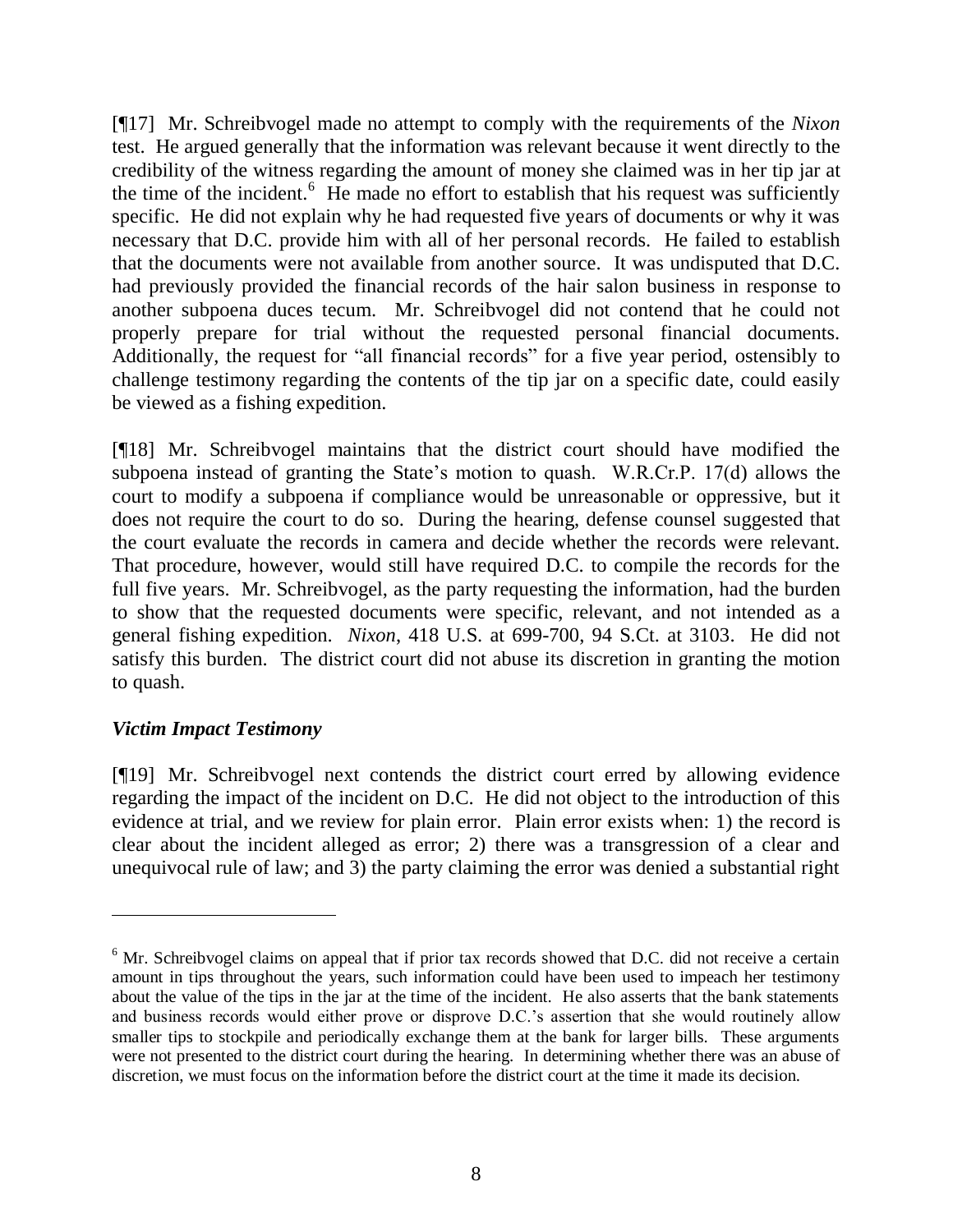resulting in material prejudice. *Causey v. State*, 2009 WY 111, ¶ 18, 215 P.3d 287, 293 (Wyo. 2009).

[¶20] Mr. Schreibvogel takes exception to testimony from D.C. and her husband concerning D.C.'s behavior after the incident. In response to questions by the State, D.C. testified:

> [Prosecutor]: Have you – did you ever stay overnight in that shop again?

[D.C.]: No.

\* \* \* \*

Q. Okay. Did you change your hours?

A. Yes.

Q. Tell us about that.

A. I didn't work after dark.

\* \* \* \*

Q. When [your husband] leaves [town for work] – when he was leaving town prior to Halloween were you staying by yourself?

A. Yes.

Q. After Halloween 2007, did you continue to stay by yourself when your husband is gone?

A. No.

Q. Do you have a concealed weapons permit?

A. Arizona.

Q. Did you start carrying a firearm with you?

A. Yes.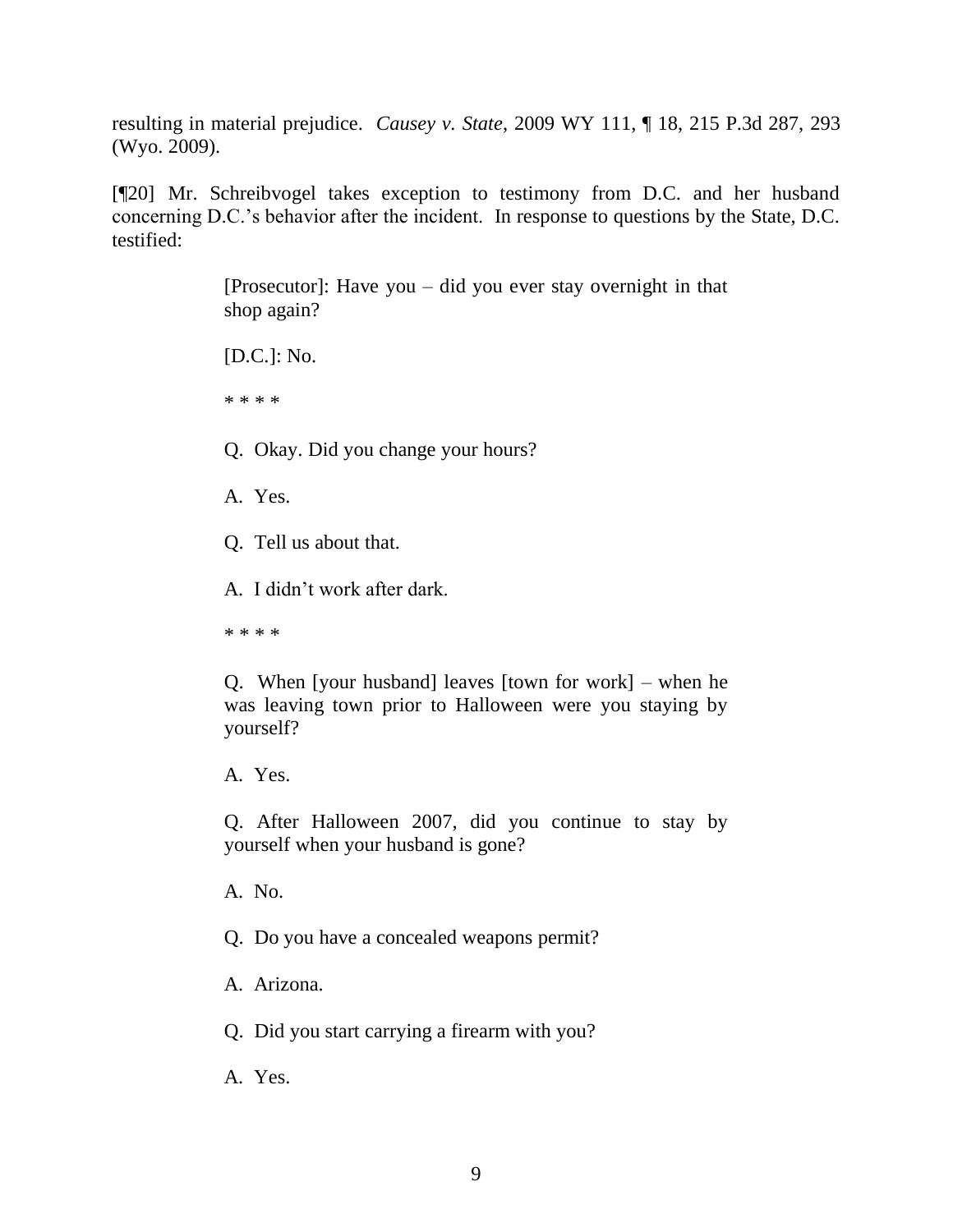Q. Tell us about your sleeping habits. Did they change after October 31, 2007?

A. Yes.

Q. Can you tell us how?

A. My sleep was violent to the point where my husband couldn't sleep with me some nights.

Q. Describe, if you can, what you mean by "violent."

A. He said I would punch and kick, and that's –

Q. How long did that – how long did it go on that your husband wasn't able to sleep with you?

A. It still is sometimes.

[¶21] D.C.'s husband testified as follows:

[Prosecutor]: After Halloween of 2007, have you observed any changes in your wife's behavior?

[D.C.'s Husband]: Well, her personality hasn't changed. She is still the way she is. She's friendly towards people. I'm sure some of the people already know about her personality. She is real bubbly. You know, but as for that, she doesn't – she watches her back a little more. She's a little more observant of where she is, where she's going. I told her not to stay at the shop anymore after dark.

Q. What about sleeping?

A. Excuse me?

Q. What about her sleep habits?

A. Her sleep habits changed. I didn't like getting hit in bed all the time. She was having pretty bad dreams, and I ended up going on the couch myself because I had to have a little bit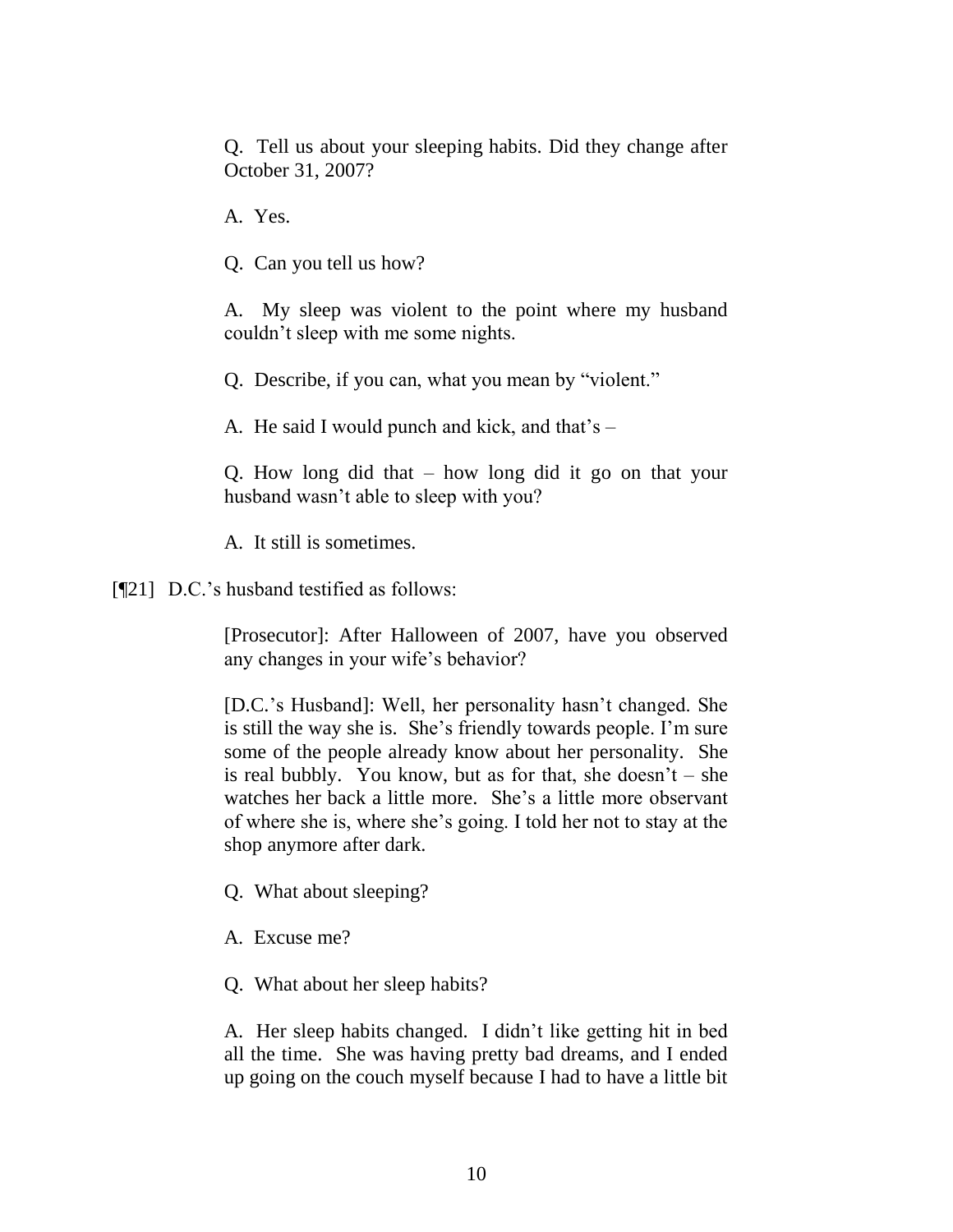better sleep than get woke up half the night. And she told me that was just having bad sleep with a few nightmares here and there.

\* \* \* \*

Q. What effect were the nightmares that she was having on you?

A. Well, I was getting woke up. I asked her what was the matter. She said somebody is chasing me or got a hold of me or whatever. And all that I can say is, well, you're okay. You're at home. And then she would go back to sleep, and I would go back to sleep.

- Q. Was she waking you up as a result of these nightmares?
- A. Yes, she was.
- Q. Was she hitting you?
- A. Yeah.
- Q. Was she kicking you? Was she saying anything?

A. I'm not exactly sure a lot of the words, because some of it was mumbled, but I would hear "no" and "I got to get away" I heard a couple of times. The exact verbiage, no, I couldn't tell you every one. Those were pretty distinct that I remember.

- Q. Do you work out of town? …
- A. At that time or now?
- Q. Now.
- A. Yeah. I'm about 30 miles from where we live.
- Q. Do you stay overnight when you're out of town?
- A. No, not for work. Recently I have been out of town. I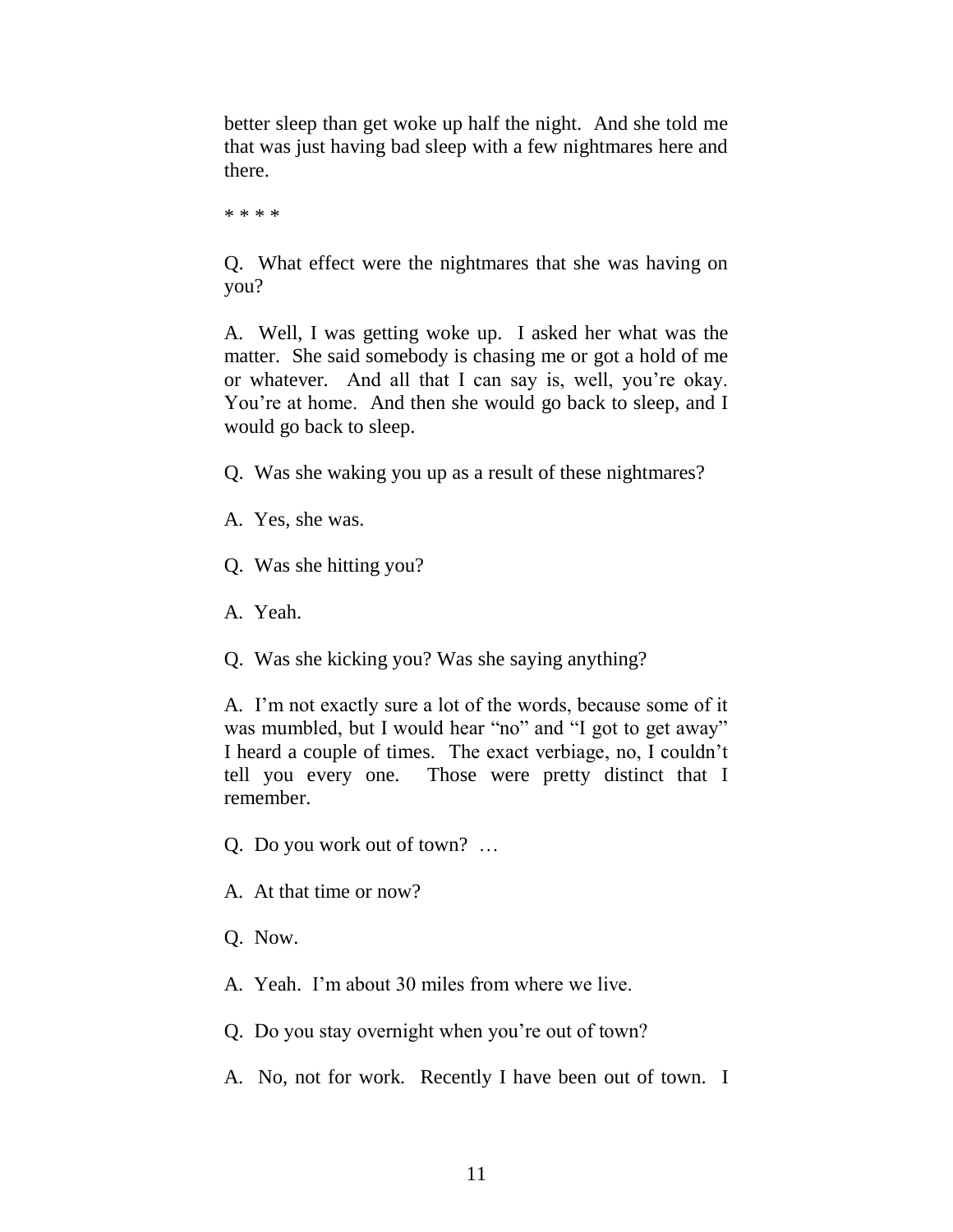was in North Dakota and Montana for almost a month, and I can travel sometimes.

Q. Does your wife stay home alone when you're out of town anymore?

A. No, not really. I ask friends to stay over – usually friends that I have known for like  $a$  – like a brother, so to speak. There's a couple of gentlemen that they either stay there at the house, or they come in and look in on her.

Because the testimony is clearly revealed in the record, the parties do not dispute that the first part of the plain error test is satisfied. The parties differ on whether a clear and unequivocal rule of law was violated.

 $[$ [22] Victim impact testimony is evidence that relates "to the victim's personal characteristics and to the physical, emotional, or social impact of a crime on its victim and the victim's family." *Smith v. State*, 2005 WY 113, ¶ 15, 119 P.3d 411, 416 (Wyo. 2005); *Olsen v. State*, 2003 WY 46, ¶ 151, 67 P.3d 536, 592 (Wyo. 2003). Victim impact testimony may or may not be admissible. *Thomas v. State*, 2009 WY 92, ¶ 7, 211 P.3d 509, 511-12 (Wyo. 2009). "The key inquiry on the admissibility of victim impact testimony during the guilt phase of a criminal trial is relevancy.‖ *White v. State,* 2003 WY 163, ¶ 13, 80 P.3d 642, 649 (Wyo. 2003); *Justice v. State*, 775 P.2d 1002, 1011 (Wyo. 1989); *McCone v. State,* 866 P.2d 740, 751 (Wyo. 1993). "Such testimony may be irrelevant if offered . . . as proof of the victim's loss; the physical, emotional, or psychological impact on the victim; or the effect upon the family. Yet it may be relevant if offered for other purposes.‖ *White*, ¶ 13, 80 P.3d at 649. In criminal cases, evidence is relevant when it tends to prove or disprove an element of the charged crime. *Id*.; *Grabill v. State,* 621 P.2d 802, 809 (Wyo. 1980); *see Lancaster v. State,* 2002 WY 45, ¶ 42, 43 P.3d 80, 97 (Wyo. 2002).

[¶23] Before trial, Mr. Schreibvogel made it clear that his defense to the sexual assault charges was that the encounter was consensual. Such a defense strategy naturally entailed an attack on D.C.'s credibility. Defense counsel immediately called D.C.'s credibility into question during opening statements when he posited his theory that D.C. had consensual sexual relations with Mr. Schreibvogel and then fabricated the assault to protect herself and her marriage.

[¶24] The State concedes that the challenged testimony of D.C. and her husband is victim impact testimony. It contends, however, that the testimony was relevant to counter the attack on D.C.'s credibility. Specifically, the State maintains that evidence of changes to D.C.'s work habits, sleeping patterns, and other behaviors was relevant to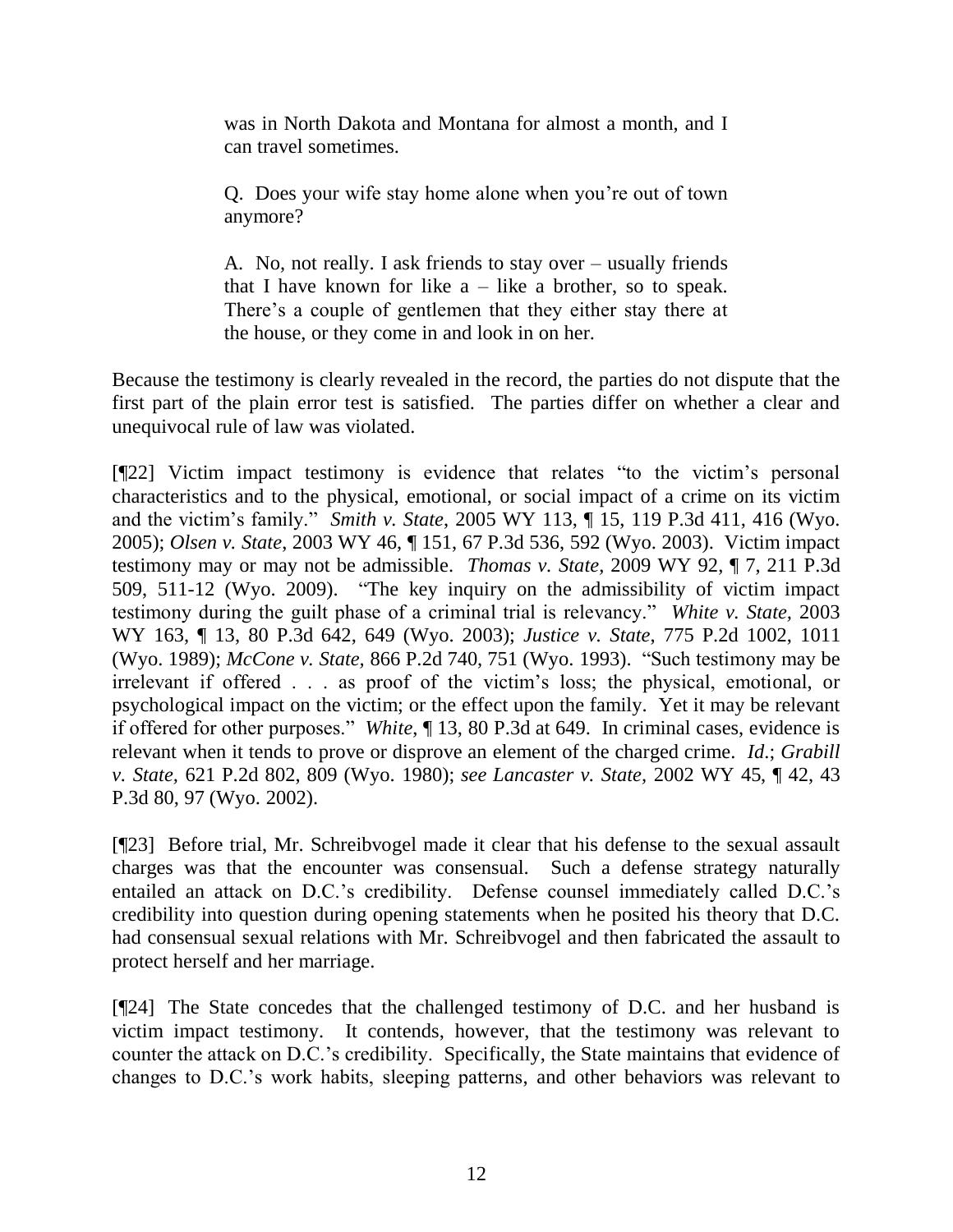prove she had undergone a traumatic experience. We have previously recognized that it was not error, plain or otherwise, to utilize claimed victim impact testimony to bolster the credibility of a witness after an attack upon that witness' credibility. *Barnes v. State,* 858 P.2d 522, 534-35 (Wyo. 1993). The same rule applies here. D.C.'s credibility was at issue. The challenged testimony bolsters her credibility and, under the circumstances of this case, we cannot find that there was a violation of a clear and unequivocal rule of law. Mr. Schreibvogel has not established plain error.

## *Hearsay Testimony*

[¶25] Mr. Schreibvogel next asserts error arising from the testimony of three witnesses who testified regarding statements made to them by D.C. shortly after the incident. He contends that the challenged testimony was "inadmissible hearsay" and that the cumulative effect of the testimony deprived him of a fair trial. We disagree.

[¶26] Mr. Schreibvogel did not object to the challenged testimony at trial. Accordingly, we review for plain error. Mr. Schreibvogel has failed to establish a violation of a clear and unequivocal rule of law. He has not established that the challenged testimony was hearsay or that the testimony did not fall within one of the numerous exceptions to the hearsay rule. He also has not established that he was materially prejudiced by the testimony. An error is prejudicial when a reasonable possibility exists that, absent the error, the appellant may have enjoyed a more favorable outcome. *Foster v. State*, 2010 WY 8, ¶ 15, 224 P.3d 1, 7 (Wyo. 2010).

[¶27] The asserted error arises from the testimony of the investigating officer, an x-ray technician, and an emergency room nurse. Each recounted D.C.'s statements to them about the incident. All of the statements were made within two days of the incident. For the most part, the statements were consistent with D.C.'s trial testimony. There were some differences. From Mr. Schreibvogel's perspective, the most significant difference related to whether D.C. was struck as she entered her salon. At trial, D.C. testified that she could not recall if she had been hit. The investigating officer and the x-ray technician both testified that D.C. told them that she had been hit.

[¶28] Because there was no objection at trial, it is difficult to identify the specific basis for admissibility of the challenged testimony. For example, the testimony of the investigating officer is not hearsay, if not offered for the truth of the matter asserted. W.R.E. 801(c). If the testimony was elicited in an effort to provide context for the officer's investigation, rather than for the truth of the matter asserted, it is admissible for a limited purpose. *Olson v. State*, 698 P.2d 107, 114 (Wyo. 1985). In such a situation, a limiting instruction would be appropriate if requested by the defendant. Mr. Schreibvogel did not make such a request.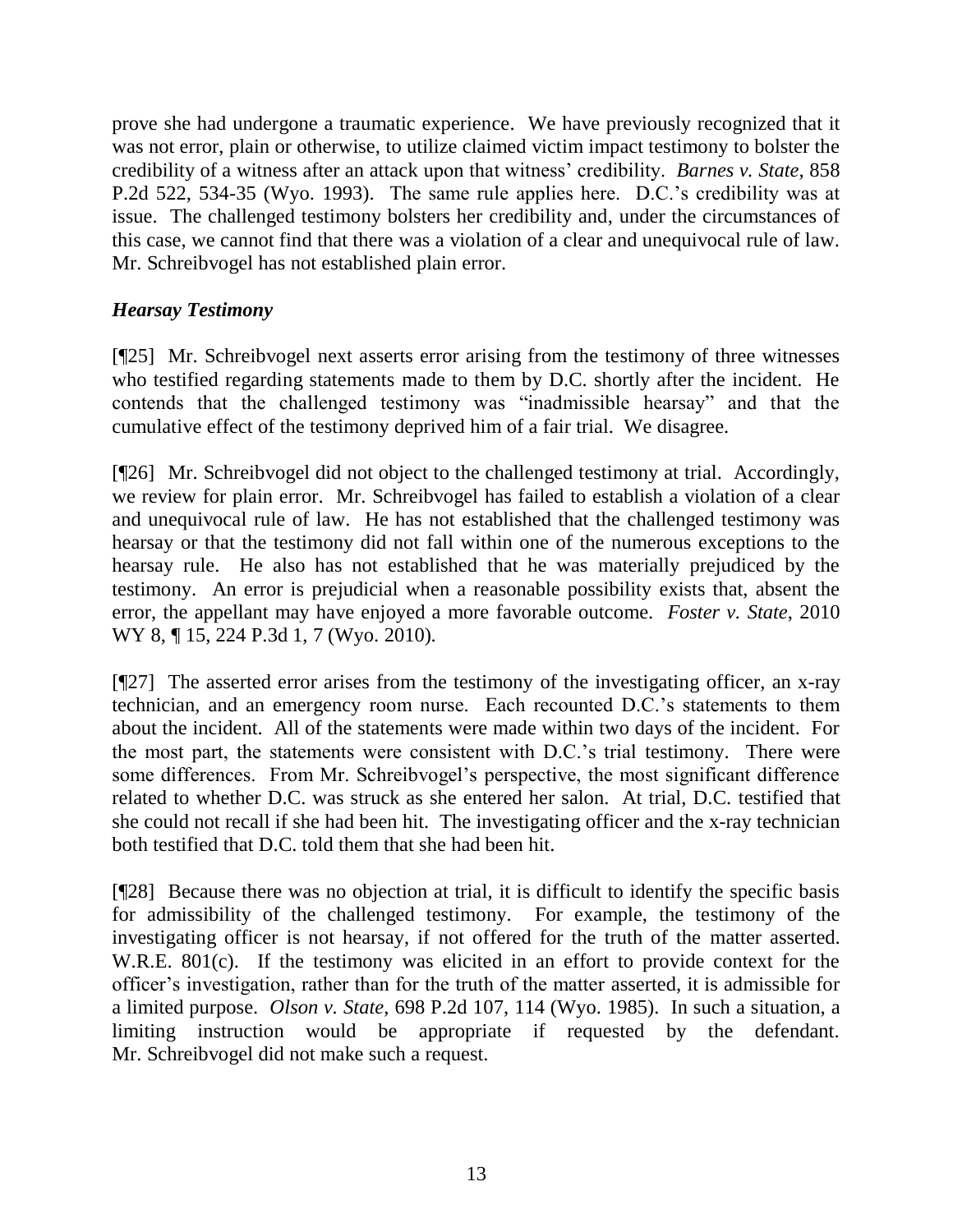[¶29] The testimony of the emergency room nurse regarding D.C.'s version of the incident may fall within one of the exceptions to the hearsay rule. An exception to the hearsay rule allows statements made for purposes of medical diagnosis or treatment. W.R.E. 803(4). To the extent that D.C.'s prior statements were consistent with her trial testimony, they are potentially admissible under W.R.E.  $801(d)(1)(B)$  which provides:

> (d) *Statements which are not hearsay*.—A statement is not hearsay if:

> > (1) Prior Statement by Witness. —The declarant testifies at the trial or hearing and is subject to crossexamination concerning the statement, and the statement is . . . (B) consistent with his testimony and is offered to rebut an express or implied charge against him of recent fabrication or improper influence or motive.

[¶30] In short, because the challenged evidence was potentially admissible under several evidentiary rules, Mr. Schreibvogel has failed to establish a violation of a clear and unequivocal rule of law. "Under the plain error standard of review, we reverse a trial court's decision only if it is so plainly erroneous that the judge should have noticed and corrected the mistake even though the parties failed to raise the issue. . . . [T]he Appellant must demonstrate the existence of a clear and unequivocal rule of law which the particular facts transgress in a clear and obvious, not merely arguable, way." *Causey*,  $\P$ 19, 215 P.3d at 293 (internal quotation marks omitted).

[¶31] Mr. Schreibvogel has also failed to establish that he was materially prejudiced by the admission of the challenged evidence. Testimony from several other witnesses established the use of physical force. The hospital manager of emergency services testified that D.C. said "she was struck from behind." The emergency room doctor, when asked if he had an opinion about what caused D.C.'s injuries said, it "look[ed] like somebody who was probably right-handed punched her in the eye." Mr. Schreibvogel's "pod-mate," who had shared a room with him in jail, testified that Mr. Schreibvogel had said "[I] should have hit the bitch in the mouth again." There was no reasonable possibility that the outcome of the trial would have been any different had the challenged testimony not been admitted.

# *404(b) Evidence*

[¶32] Mr. Schreibvogel contends that the district court erred when it allowed testimony that he was "coked up" during the fishing trip and that he was behind on his child support payments. He contends that the evidence is "404(b) evidence" and that the district court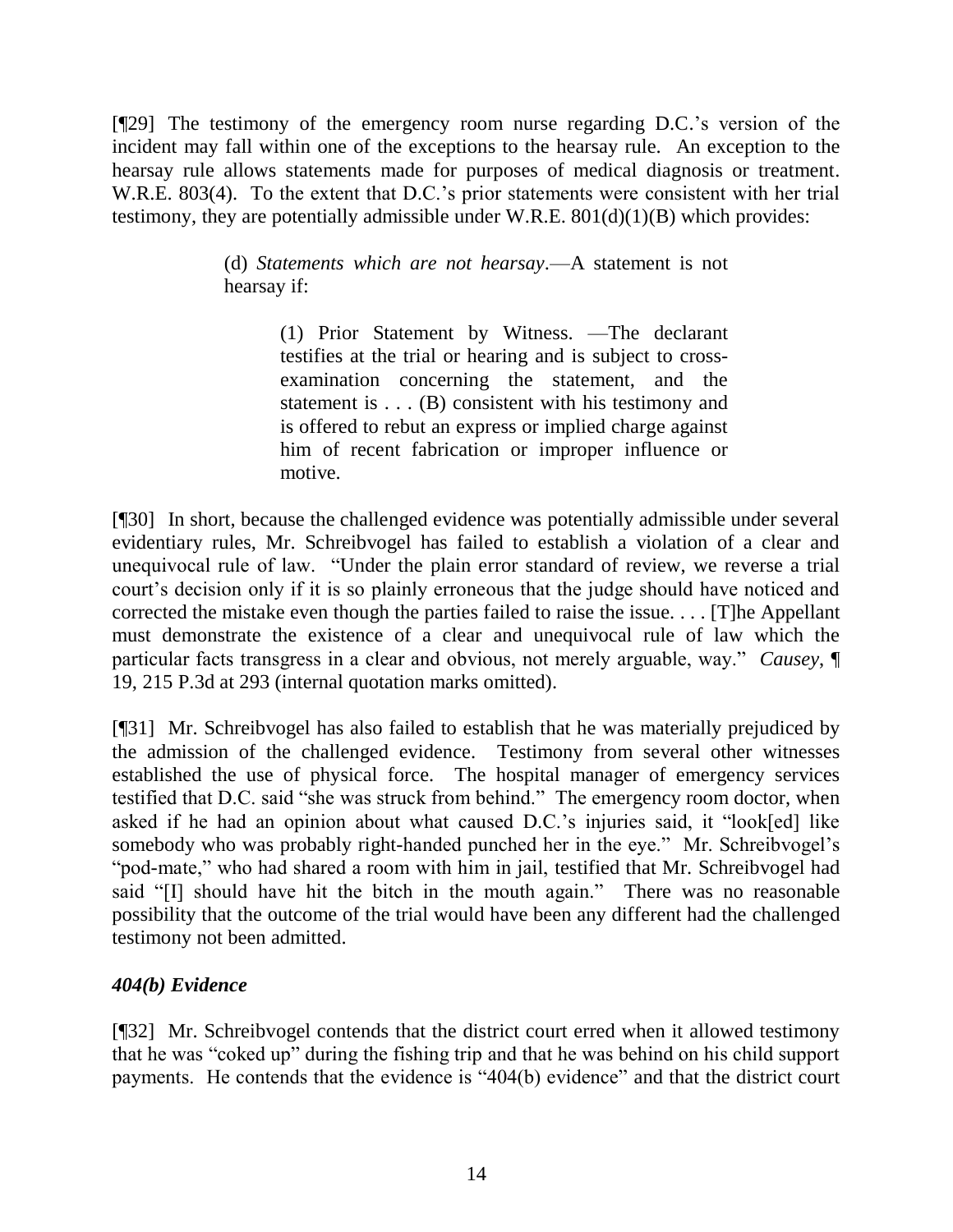abused its discretion in admitting the evidence.<sup>7</sup> The State disputes the characterization of the evidence as  $404(b)$  evidence." It contends that it did not intend to introduce evidence that Mr. Schreibvogel was "coked up" during his fishing trip and that it had no obligation to provide notice. The State asserts that the evidence relating to the child support arrearages was not 404(b) evidence. It also contends that, if 404(b) applies, the evidence was properly admissible to establish a motive for the robbery.

[¶33] We note at the outset that application of an abuse of discretion standard is difficult, if not impossible, in a situation where the issue is not brought to the attention of the district court for an evidentiary ruling. Mr. Schreibvogel did not object to the admission of the evidence at trial and the district court had no opportunity to make a determination as to whether the evidence was 404(b) evidence and, if so, whether it was admissible for a proper purpose under that rule. We recognize that we have previously held that a pretrial demand for notice of the State's intent to use 404(b) evidence satisfies the objection requirement. *Simmons v. State*, 2003 WY 84, ¶ 20, 72 P.3d 803, 810 (Wyo. 2003). However, it is not always clear whether the State intended to introduce the evidence or whether the evidence is  $404(b)$  evidence." We would strongly urge defense counsel to raise an objection at trial to any evidence that may run afoul of W.R.E. 404(b).

[ $[$ ]34] The evidence that Mr. Schreibvogel was "coked up" during his fishing trip was introduced during the testimony of his former pod-mate. Mr. Schreibvogel claims that the State should have given notice of its intent to use the evidence and that it was inadmissible under Rule 404(b). The thrust of the testimony was that Mr. Schreibvogel

Effective January 1, 2009, W.R.E. 404(b) now provides:

 $\overline{a}$ 

 $^7$  At the time of Mr. Schreibvogel's trial, W.R.E. 404(b) provided:

Evidence of other crimes, wrongs, or acts is not admissible to prove the character of a person in order to show that he acted in conformity therewith. It may, however, be admissible for other purposes, such as proof of motive, opportunity, intent, preparation, plan, knowledge, identity, or absence of mistake or accident.

Evidence of other crimes, wrongs, or acts is not admissible to prove the character of a person in order to show that he acted in conformity therewith. It may, however, be admissible for other purposes, such as proof of motive, opportunity, intent, preparation, plan, knowledge, identity, or absence of mistake or accident, provided that upon request by the accused, the prosecution in a criminal case shall provide reasonable notice in advance of trial, or during trial if the court excuses pretrial notice on good cause shown, of the general nature of any such evidence it intends to introduce at trial.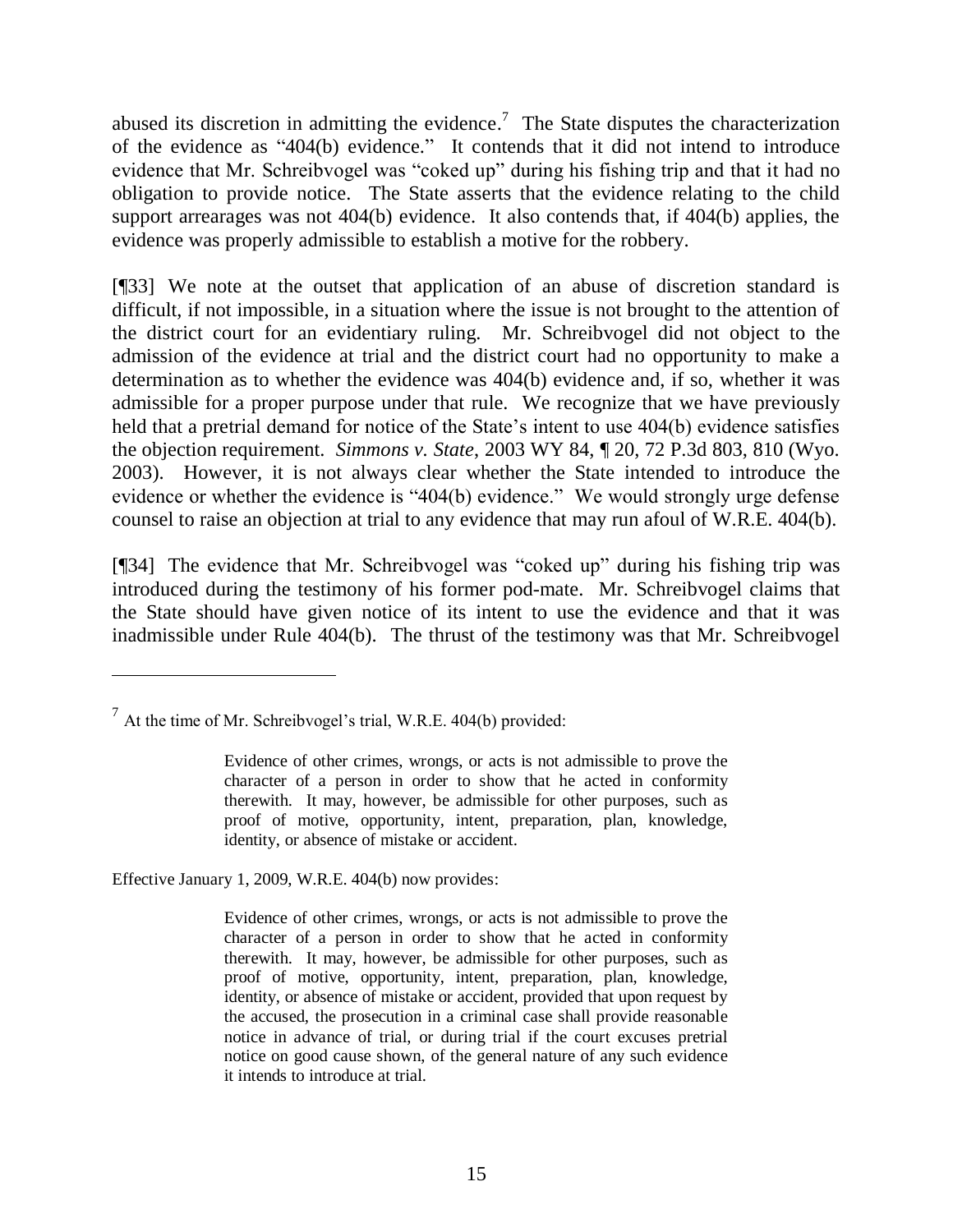had confessed to committing the sexual assault and robbery to the pod-mate while they were in jail together:

> [Prosecutor]: As close as you can, can you tell the ladies and gentlemen of the jury what he told you.

> [Witness]: Yeah. He said that him and a friend were here on a fishing trip in Saratoga, and they were all coked up and Mr. –

> Q. Let's stop there. What do you mean by "coked up?" Does that have a meaning to you?

A. Cocaine, drugs.

Q. Okay. What else did he tell you?

A. That he went to a bar on Halloween night and that he was looking for a lady to take back to the motel, and she was the only one left. I don't remember the gal's name. But she had to go back and clean her hair salon place that she had owned, and he followed her there, and then he told me—well, he was showing me the rape kit papers that he had. And he kind of laughed and said that he should have hit the bitch in the mouth again.

Q. You remember him saying that?

A. Yes, sir. And that he made her suck his penis and that he had sex with her and it was the worst sex—or the worst 15minute-piece-of-ass that he's had, and then he took an undisclosed amount of money from her, but it was enough to pay for his trip.

\* \* \* \*

Q. Did he talk about the amount of money that he took from this woman?

A. No, sir, he didn't. He just said it was a lot.

Q. He said what?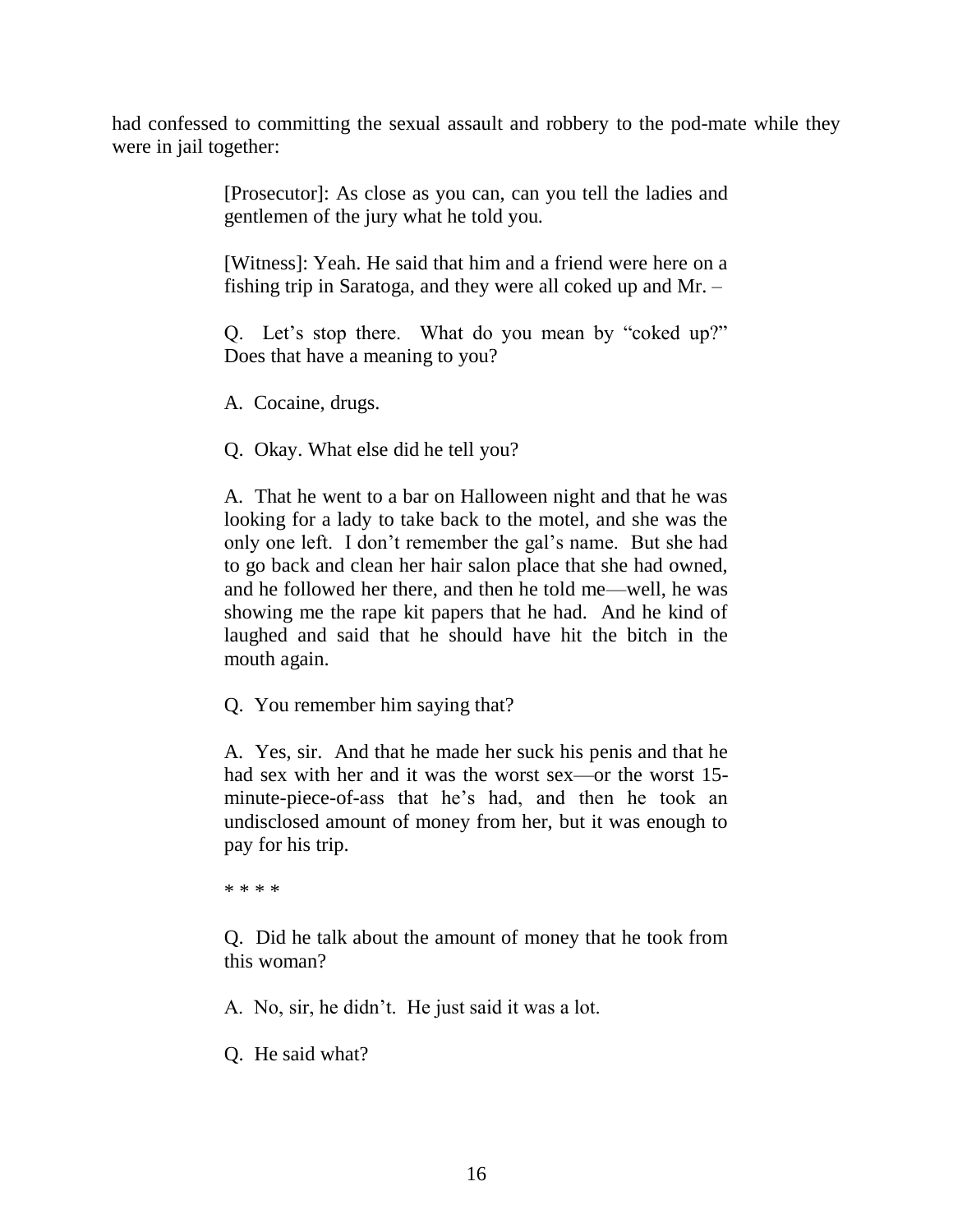A. It was a lot of money, and it paid for his trip and the motel room that they had rented.

[¶35] It does not appear from the record that the State, prior to trial, intended to utilize the evidence of Mr. Schreibvogel's drug use. The pod-mate was not asked to testify regarding Mr. Schreibvogel's drug use. He was merely asked to tell the jury what he had been told by Mr. Schreibvogel. If the prosecution did not intend to introduce such evidence, it was not required to provide the defense with notice. *Reay v. State*, 2008 WY 13, ¶ 19, 176 P.3d 647, 653 (Wyo. 2008).

[¶36] Even if the statements were admitted in error, Mr. Schreibvogel fails to establish that he was materially prejudiced by the challenged testimony. *See Britton v. State*, 2009 WY 91,  $\P$  15, 211 P.3d 514, 517 (Wyo. 2009). The statements relating to drug use were cumulative of other evidence presented to the jury. In opening statements, defense counsel told the jury about Mr. Schreibvogel's past cocaine use when he said: "Now, I'm not going to hide the bag from you. [Mr. Schreibvogel] has a conviction for drug possession. He's a convicted felon, but I tell you that because you need to know all of the pieces of the puzzle." Mr. Schreibvogel testified during direct and cross-examination about his previous conviction for cocaine possession. He also testified on redirect examination that he did not possess cocaine during the fishing trip and that he never told anyone that he did. We are unable to find a reasonable possibility that the trial would have been any different had the pod-mate's very limited testimony regarding Mr. Schreibvogel's use of cocaine not occurred.

[¶37] The evidence of child support arrearages was not introduced during the State's case-in-chief. The challenged testimony occurred during the State's cross-examination of Mr. Schreibvogel:

[Prosecutor]: Do you have any children?

[Mr. Schreibvogel]: Yes, I do.

Q. And do you pay child support?

A. Yes.

Q. And you are in arrearages on that, aren't you?

A. Yes, I am.

Q. And you're in arrearage in the amount of \$12,000; is that correct?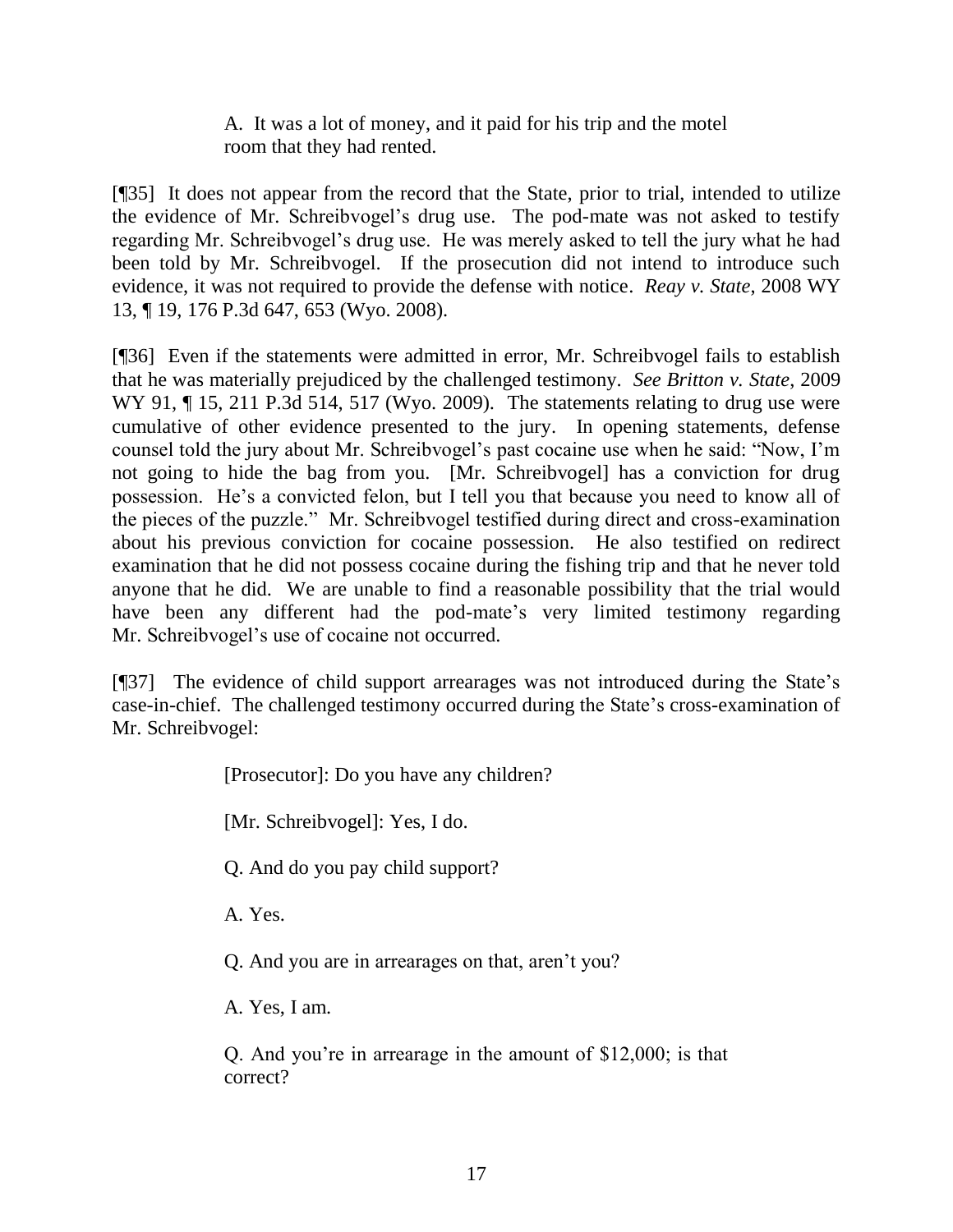A. It is in court right now.

Q. It is in the amount of about \$12,000; isn't it?

A. Yes.

[¶38] Mr. Schreibvogel boldly asserts that the evidence relating to child support arrearages is  $404(b)$  evidence. We question that assertion.  $H$ A]n appellant cannot demonstrate error by simply branding any evidence 404(b) evidence." *Cazier v. State*, 2006 WY 153, ¶ 31, 148 P.3d 23, 34 (Wyo. 2006). W.R.E. 404(b) prohibits evidence of other crimes, wrongs, or acts "to prove the character of a person in order to show that he acted in *conformity therewith*." (Emphasis added.) Evidence that Mr. Schreibvogel was behind in his child support payments is not the kind of evidence that would naturally lead the jury to believe that he would also commit a sexual assault and a robbery. If the evidence was 404(b) evidence, it is properly admissible to establish motive for the robbery. *Belden v. State*, 2003 WY 89, ¶ 31, 73 P.3d 1041, 1085 (Wyo. 2003). We find no abuse of discretion in admitting the evidence for that purpose.

## *Prosecutorial Misconduct*

[¶39] Mr. Schreibvogel also contends that prosecutorial misconduct deprived him of a fair trial. Allegations of prosecutorial misconduct are settled by reference to the entire record and "hinge on whether a defendant's case has been so prejudiced as to constitute denial of a fair trial." *Mazurek v. State*, 10 P.3d 531, 542 (Wyo. 2000), *see also Lafond v. State*, 2004 WY 51, ¶ 15, 89 P.3d 324, 329 (Wyo. 2004). Mr. Schreibvogel did not object to the statements he now claims were error. Thus, we review his claim for plain error. *Talley v. State*, 2007 WY 37, ¶ 9, 153 P.3d 256, 260 (Wyo. 2007).

[¶40] Mr. Schreibvogel contends that the prosecutor used an improper questioning technique during his cross-examination:

> [Prosecutor]: Did you hear the testimony of [the bartender] who heard you ask a number of times the victim in this case to go back to the [shop] to help her clean. Did you hear her testimony?

[Mr. Schreibvogel]: Yeah, I heard the testimony.

Q. And that was her shop that she was going to, right, to clean up the shop? You heard that testimony?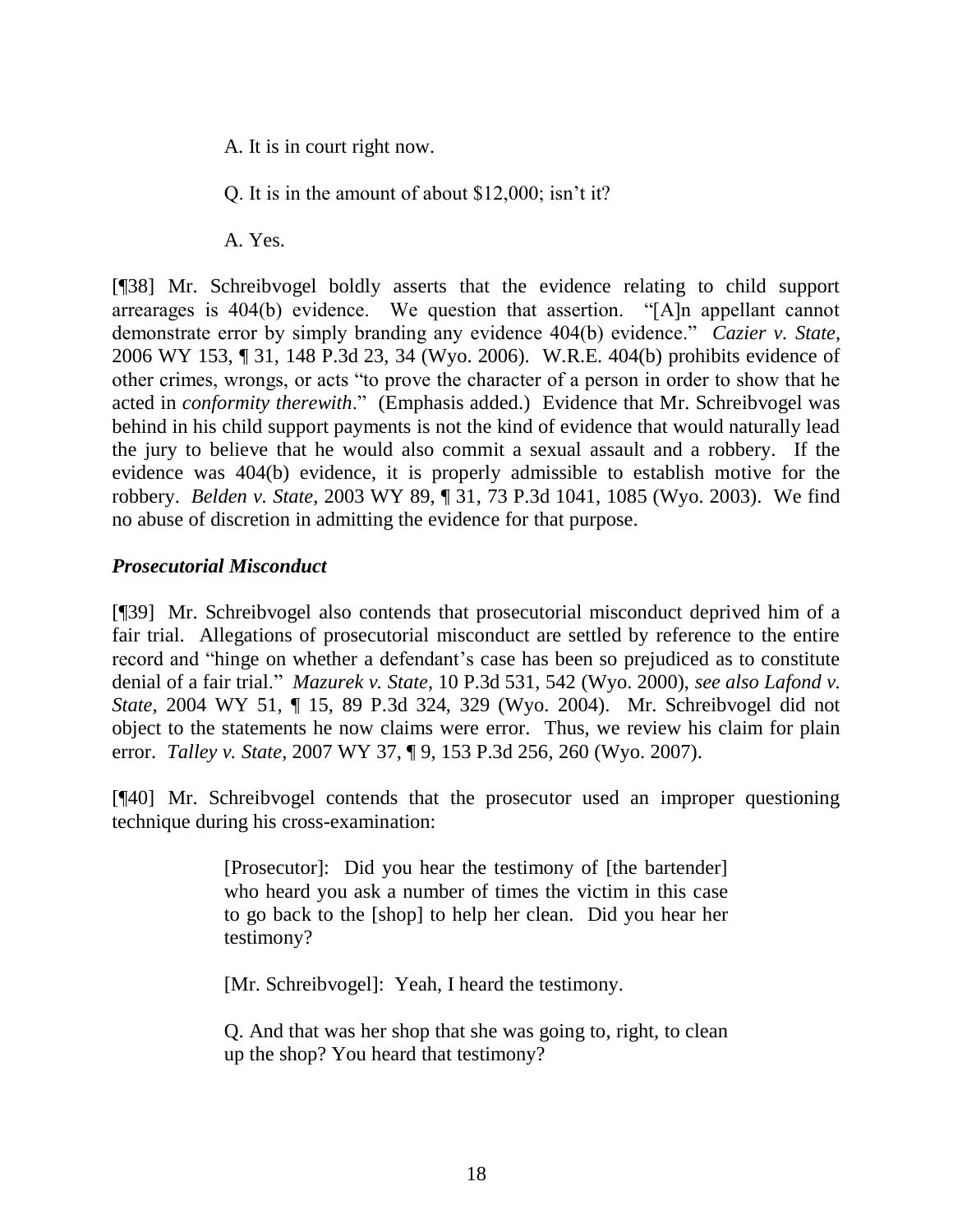A. Yes.

Q. And you asked that over and over again? Did you hear that testimony?

A. I heard that testimony, yes.

Q. And every time you asked that, the answer came back no. Did you hear that?

A. I heard her testimony. I never asked that.

Q. You never asked that?

A. No, I didn't.

Q. So when [the bartender] said that she was sitting really close to you and heard that on a number of occasions, that would be an incorrect statement by that bartender?

A. Yes. I never—I never asked over and over.

Q. You never did that?

A. No, I didn't.

Q. *So the bartender would be mistaken then, correct?*

A. *I guess. I guess.*

Q. And you heard the victim's testimony, didn't you?

A. Yes, I did.

Q. Ten times you asked to go back, and each time you were refused until the end when you just—she just ignored you. Did you hear that testimony?

A. I heard the testimony.

Q. *Was that testimony incorrect as well?*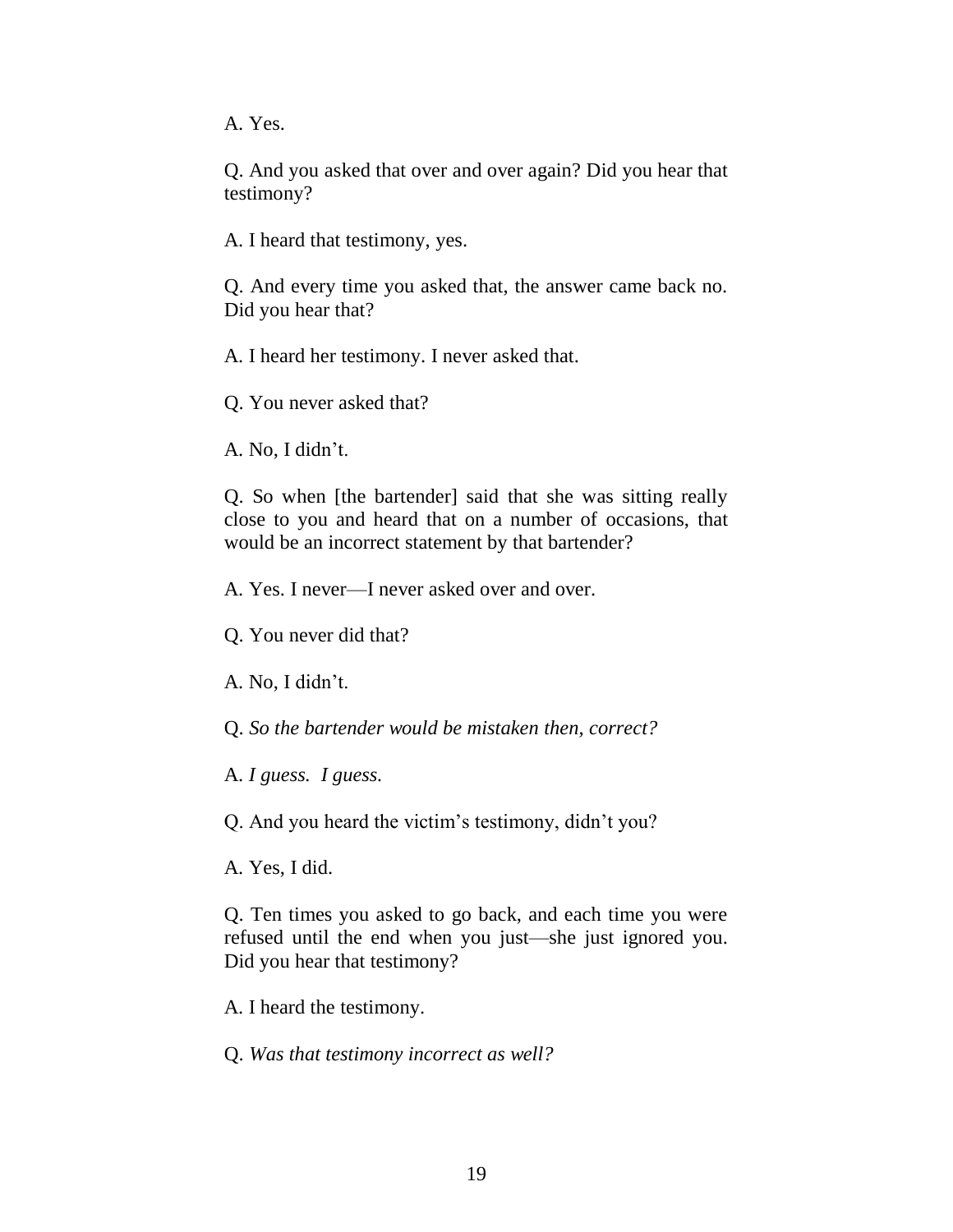A. *Yes, to my knowledge, yes.*

\* \* \* \*

Q. And so when [your former pod-mate] indicated that you financed your fishing trip with that money, tell us about that. *Is that also an incorrect statement?*

A. *I never once mentioned how I financed our fishing trip, never.*

(Emphasis added.)

[¶41] "Although a defendant who testifies in a criminal case may be cross-examined regarding his credibility just like any other witness, there are limits placed upon the prosecutor." *Talley*,  $\P$  10, 153 P.3d at 260. A witness may not comment on the truthfulness or veracity of another witness. *Huff v. State*, 992 P.2d 1071, 1079 (Wyo. 1999). It is the jury's duty to resolve factual issues, judge the credibility of the witnesses, and determine the guilt or innocence of a criminal defendant. *Gayler v. State*, 957 P.2d 855, 860 (Wyo. 1998). It is error and misconduct for a prosecutor to ask a witness whether he thinks other witnesses are "lying" or "mistaken." *Proffit v. State*, 2008 WY 114, ¶ 15, 193 P.3d 228, 235 (Wyo. 2008), citing *Beaugureau v. State*, 2002 WY 160, ¶ 17, 56 P.3d 626, 635-36 (Wyo. 2002).

[¶42] The State concedes that the questions by the prosecutor violated a clear and unequivocal rule of law. It asserts, however, that Mr. Schreibvogel cannot establish that the misconduct resulted in unfair prejudice. To determine whether unfair prejudice from prosecutorial misconduct has occurred this Court balances several factors: "1) the severity and pervasiveness of the misconduct; 2) the significance of the misconduct to the central issues in the case; 3) the strength of the State's evidence; 4) the use of cautionary instructions or other curative measures; and 5) the extent to which the defense invited the misconduct.‖ *Talley*, ¶ 16, 153 P.3d at 262. When we apply these factors to the challenged testimony, we are unable to find unfair prejudice.

[¶43] Although Mr. Schreibvogel testified and his credibility was at issue, we cannot say that he "invited the misconduct." However, the misconduct here was not severe or pervasive. The questioning, while improper, was brief and the prosecution did not draw attention to Mr. Schreibvogel's answers during closing argument. The questions centered, not on the main issue of consent, but on the number of times Mr. Schreibvogel asked D.C. to go back to the salon and how he financed the fishing trip. Mr. Schreibvogel did not request a cautionary instruction or other curative measure. In closing argument, the prosecution reiterated that it was up to the jury to determine the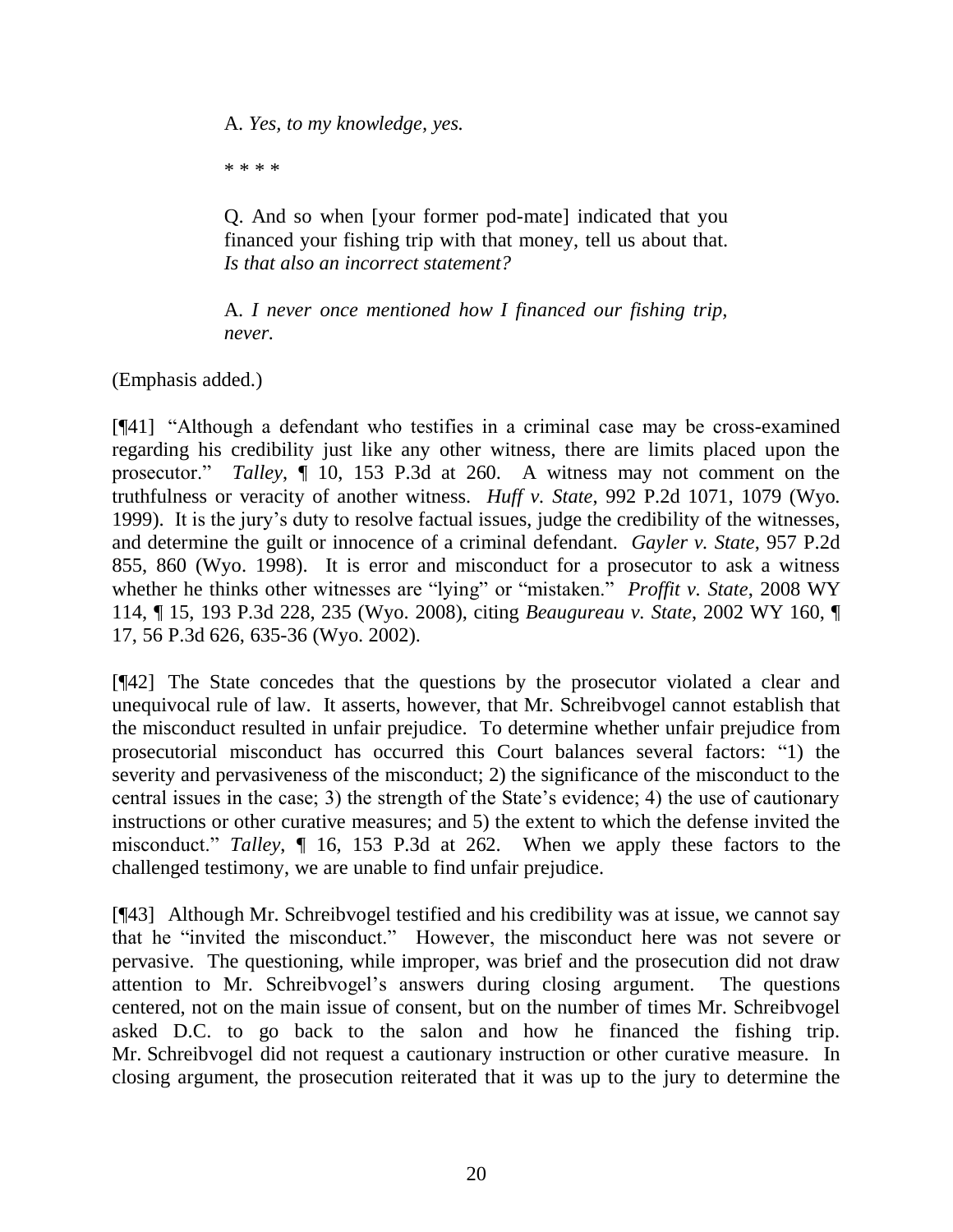credibility of the witnesses. After reviewing the entire record, we cannot conclude that had the prosecutor not employed the "were-they-lying" technique, a reasonable possibility exists that the verdict would have been more favorable to Mr. Schreibvogel.

[¶44] Mr. Schreibvogel also asserts that statements by the prosecutor during closing argument resulted in an unfair trial. In review, this Court considers the prosecutor's argument in its entirety, not just the sentences and phrases taken out of context. *Wheeler v. State,* 691 P.2d 599, 605 (Wyo. 1984). Failure to interject a timely objection to an improper argument is treated as a waiver, unless the misconduct is so flagrant as to constitute plain error and require reversal. *Jeschke v. State,* 642 P.2d 1298, 1301 (Wyo. 1982). "Plain error in closing argument must remain hard to find because otherwise the trial court becomes charged with an adversary responsibility to control argument even when objection is not taken by the opposing attorney." *Dice v. State*, 825 P.2d 379, 385 (Wyo. 1992).

[¶45] Mr. Schreibvogel asserts that the prosecutor impermissibly shifted the burden of proof to the defense in the following statements:

> [Prosecutor]: The tough situation in judging the demeanor of the defendant is the situation in which he was asked about his constant repetition: I want to go back to the salon with you to help you clean it up. Now, the testimony presented by the State—we have heard this occurred on at least ten occasions. That is the victim's testimony. And the bartender indicated it happened so many times that she could recount it, even though it was a busy night, and each time it was no.

> But when the defendant was confronted with this situation, how many times did you ask [the victim] to go back with you to help her clean, he didn't say he didn't remember. He said it did not happen. He said it did not happen because that would not clear with his story that he had indicated to you that the advances that night were not made by him, not by the gentleman that he is, but by the victim in this case.

> But there is no corroboration of that whatsoever. There is not one independent witness that corroborates the testimony of the defendant. Certainly that's a situation for your determination. It's not only the credibility. It is a matter of corroboration of the statement, and it just was not there.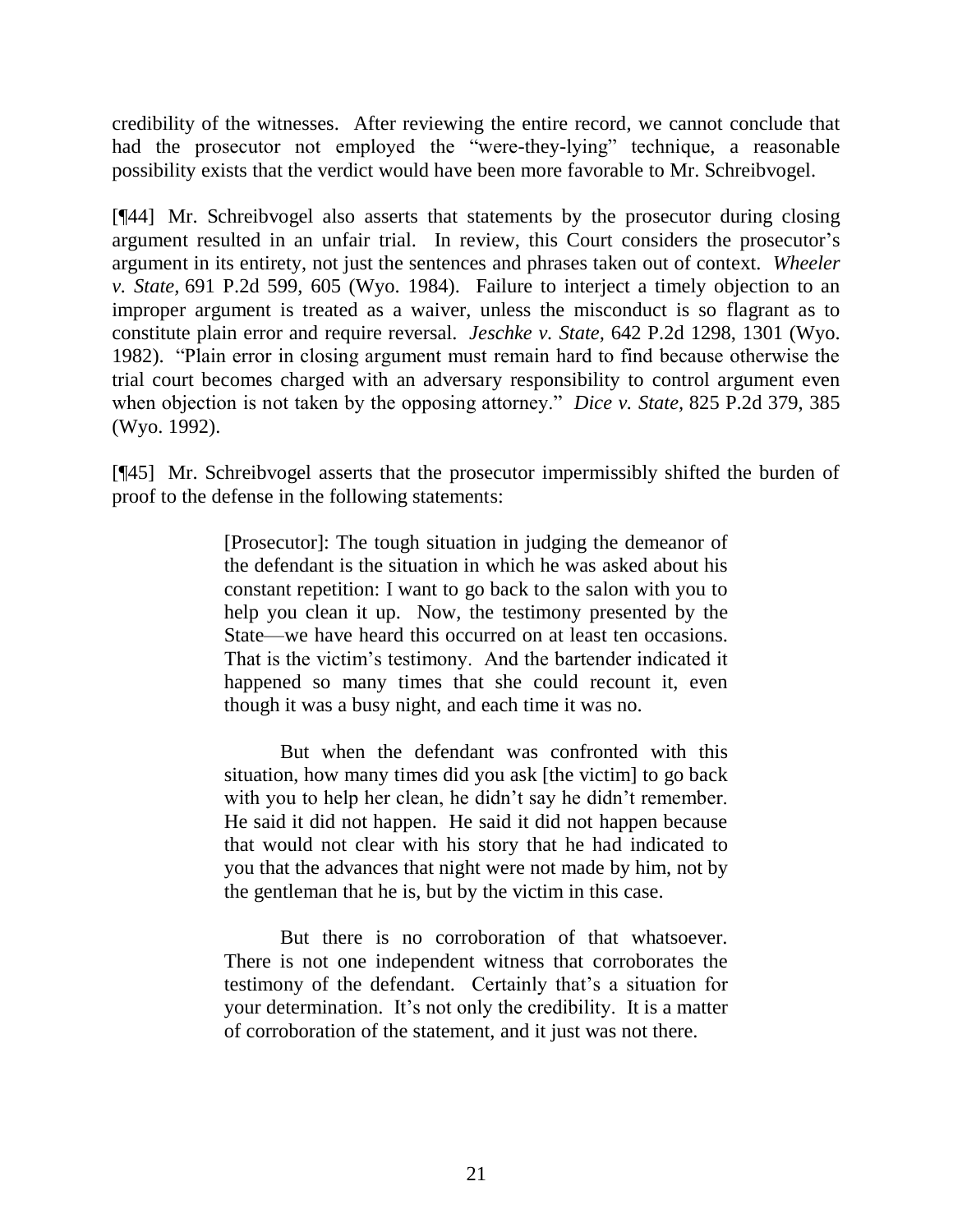The statement of the victim, taken in its entirety, indicates that [D.C.] had been raped brutally that day; she had been robbed. And those statements are corroborated by other credible evidence. The statements by the defendant are mixed with contradictions, outright lies, and certainly indicate a circumstance in which the defendant is doing everything to—because he has an interest in this case. He has an interest in this case to walk away and to walk away a free man, and you're instructed that you can't consider that in determining his testimony.

And look at the corroboration by the bartenders, by people that knew the victim in this case, which indicates the type of person that the victim is in this case. And these were people that came forward to talk about the person that the victim is. It would be nice at a funeral if you would have that many people who would come up and say that you are that type of individual: That you're kind, professional and a person that will always help out.

*There is no legion of people that came up to talk about the defendant in this case, that corroborated what he said, corroborated the statements he made. The statements stand alone uncorroborated.*

(Emphasis added.)

[¶46] "A fundamental principle of our system of criminal justice is that the burden of proof rests upon the State and never shifts." *Leiker v. State*, 994 P.2d 917, 919 (Wyo. 1999). However, we have also recognized that "[i]t is not improper for the government to draw attention to the failure or lack of evidence on a point, if it is not intended to call attention to the failure of the defendant to testify." Id. Viewed in context, the prosecutor's statements referenced the lack of corroboration of Mr. Schreibvogel's version of the events. We cannot conclude that this brief reference to the lack of corroborating evidence amounted to a shift in the burden of proof. The prosecutor's statements did not violate a clear and unequivocal rule of law and we are unable to find plain error.

## *Ineffective Assistance of Counsel*

[¶47] In his last issue, Mr. Schreibvogel contends that he received ineffective assistance of counsel. We review such claims *de novo*. *Dettloff v. State*, 2007 WY 29, ¶ 17, 152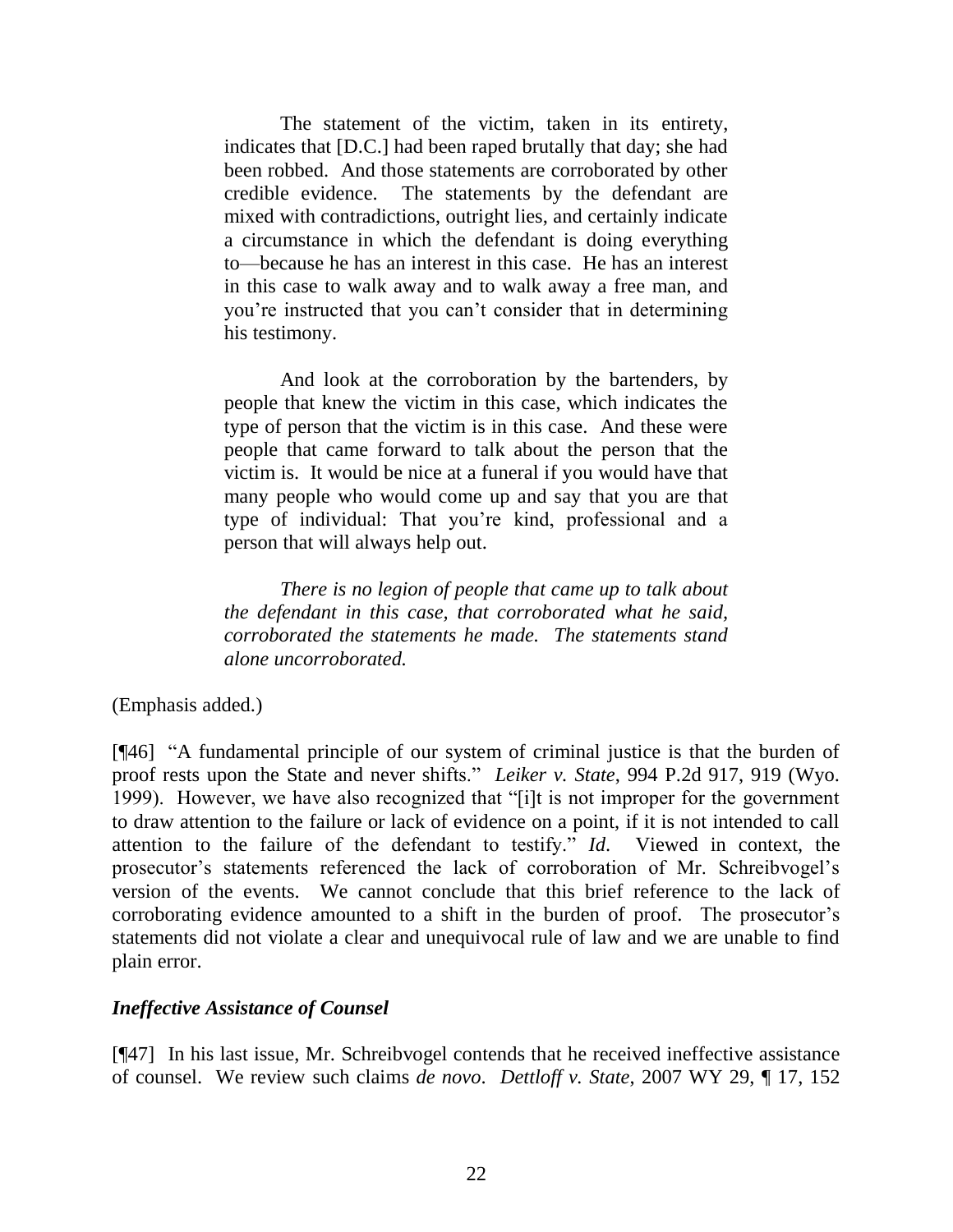P.3d 376, 382 (Wyo. 2007). This Court invokes a strong presumption that counsel rendered adequate assistance and made all significant decisions in the exercise of reasonable judgment. *Eustice v. State*, 11 P.3d 897, 902 (Wyo. 2000). "[T]he paramount determination is whether, in light of all the circumstances, trial counsel's acts or omissions were outside the wide range of professionally competent assistance.‖ *Sorensen v. State*, 6 P.3d 657, 660 (Wyo. 2000). In order to prevail with his ineffective assistance of counsel claim, Mr. Schreibvogel must first show that his counsel's performance was deficient. This requires a showing of errors so serious that Mr. Schreibvogel was essentially denied his Sixth Amendment right to counsel. *See Eustice*, 11 P.3d at 901-02, quoting *Strickland v. Washington*, 466 U.S. 668, 687, 104 S.Ct. 2052, 2064, 80 L.Ed.2d 674 (1984). Second, he must show that the deficient performance of counsel prejudiced his defense. *Eustice*, 11 P.3d at 901.

[¶48] In support of his claim, Mr. Schreibvogel contends that there were numerous instances when inadmissible evidence was presented to the jury without objection. He does not specifically identify the objectionable evidence. Presumably, he refers to the claimed evidentiary errors discussed previously. Trial counsel is given wide latitude to make tactical decisions. This includes not objecting upon the belief that such action might draw undue attention to damaging evidence. *Chapman v. State*, 2001 WY 25, ¶ 22, 18 P.3d 1164, 1174 (Wyo. 2001); *Dice*, 825 P.2d at 384; *Rigler v. State,* 941 P.2d 734, 738 (Wyo. 1997). Mr. Schreibvogel has failed to establish that any objection would have been sustained or that failure to object was not a reasonable tactical decision.

[¶49] Mr. Schreibvogel also claims that his trial counsel did not adequately crossexamine D.C. Specifically, he contends that D.C. should have been questioned regarding whether "she was assisted or asked if she was okay when she fell outside her shop." He contends that cross-examination might have elicited a response that would have been supportive of his defense contention that the sexual relations were consensual. His assertion is purely speculative and we will not consider it further.

[¶50] Mr. Schreibvogel cannot show that his defense was prejudiced by his trial counsel's performance. He has not shown that he was materially prejudiced by any of the alleged evidentiary errors. There is no reasonable possibility that, had trial counsel objected to the challenged evidence or questioned the victim about what she heard that night, the outcome of the trial would have been more favorable to Mr. Schreibvogel.

[¶51] Affirmed.